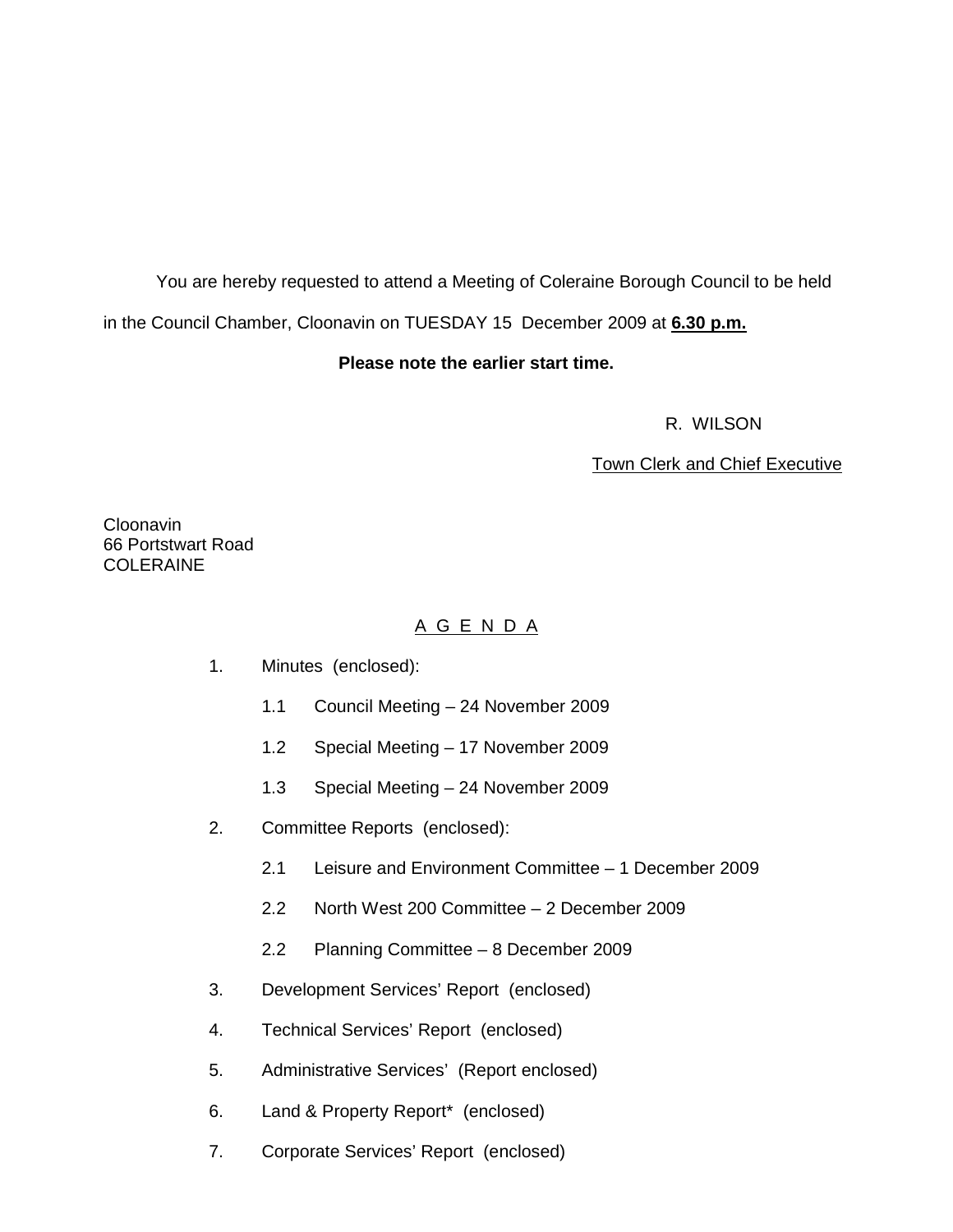- 8. Review of Public Administration
	- Minutes of the Transition Committee 26 November 2009 (enclosed for information)
	- Transition Committee letter to the Minister of the Environment regarding PricewaterhouseCoopers' Economic Appraisal Report (enclosed for information)
	- Causeway Coast & Glens District Council Engagement Strategy (enclosed for information)
- 9. Notice of Motion

 The undernoted Notice of Motion has been submitted by Councillor John Dallat:

"This Council acknowledges the anxiety among parents and teachers of children with special educational needs regarding the future policy outlined in 'Every School a Good School – the Way Forward for Special Educational Needs' and calls on the Minister of Education to ensure that the policy brings: clarity around the use of the term 'inclusion'; no diminution of the present statutory rights of children with special educational needs; early expert diagnosis and effective intervention; a fair balance of responsibility between schools and statutory agencies; and ring-fencing of resources to ensure that children with special educational needs benefit from delegated SEN."

- 10. Consultation Documents (List enclosed)
- 11. Correspondence, including inter alia:
	- i Ballymena Borough Council Erection of a Biomass Energy Plant in Glenavy, Antrim (copy letter dated 5 November 2009 from Anne Donaghy, Town Clerk and Chief Executive enclosed). **Decision required regarding support and delegation.**
	- ii Transitional Governance Arrangements for the Education Sector: Education and Library Boards (copy letter dated 8 December 2009 from Minister for Education enclosed). **Decision required regarding nominations.**
	- iii Letter received 7 December 2009 from Chief Inspector N Thompson, PSNI regarding NEELB Grounds Maintenance Depot, Lodge Road, Coleraine (enclosed for information).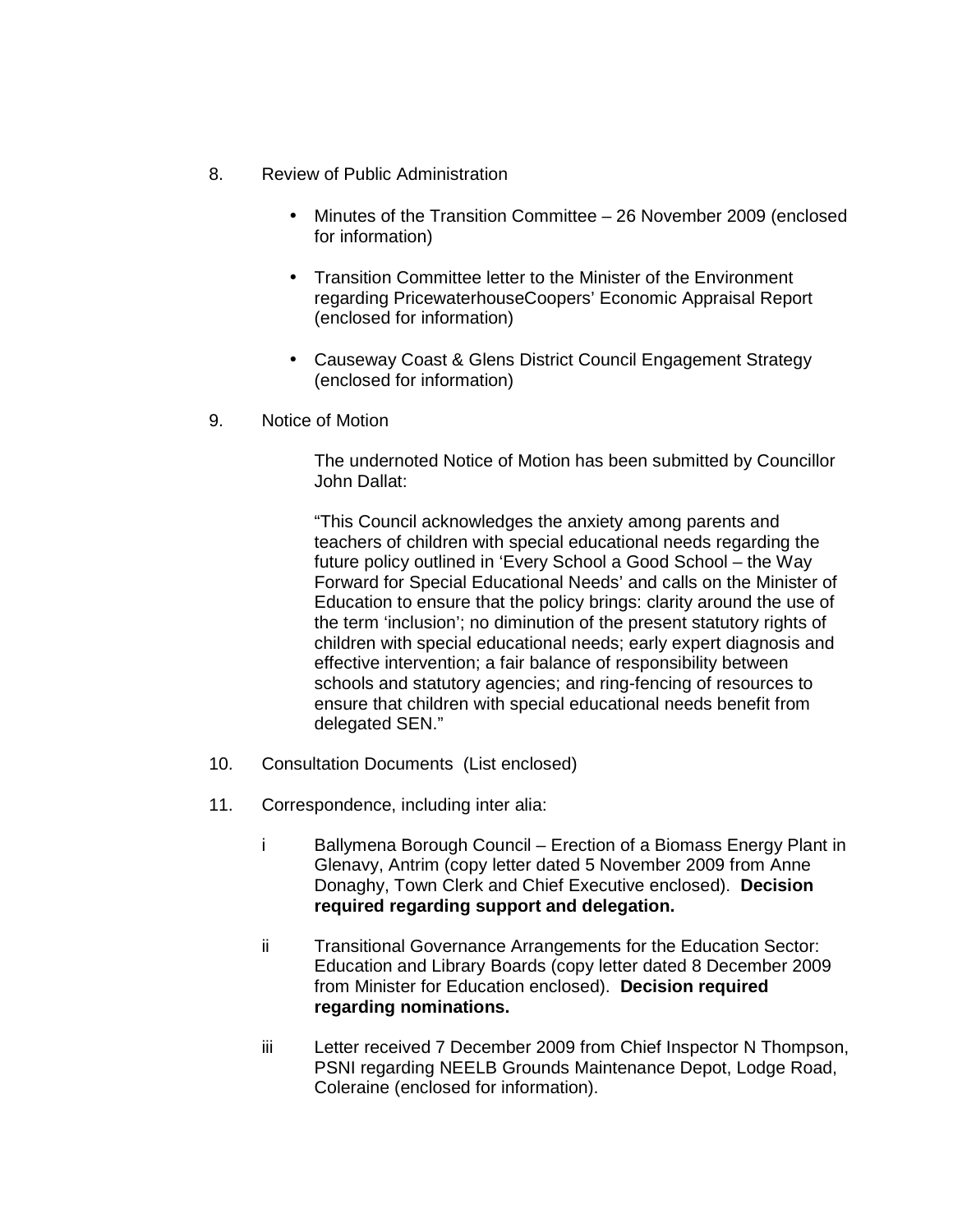- iv Electoral Office for Northern Ireland Proposal to pilot a satellite office in Coleraine from Mid January 2010 (copy Notice to Councillors enclosed)
- v Reports available in Members' Library (List enclosed)
- 12. Documents for Sealing

# **Enclosed for Information:**

- (1) NILGA Booklet
- (2) Letter dated 20 November 2009 from Department for Social Development regarding Change to Capital Threshold for State Pension Credit/Housing Benefit
- (3) Planning Information
- **\* Recommended for consideration "In Committee".**

To: Each Member of Council. To: Each Member of Council.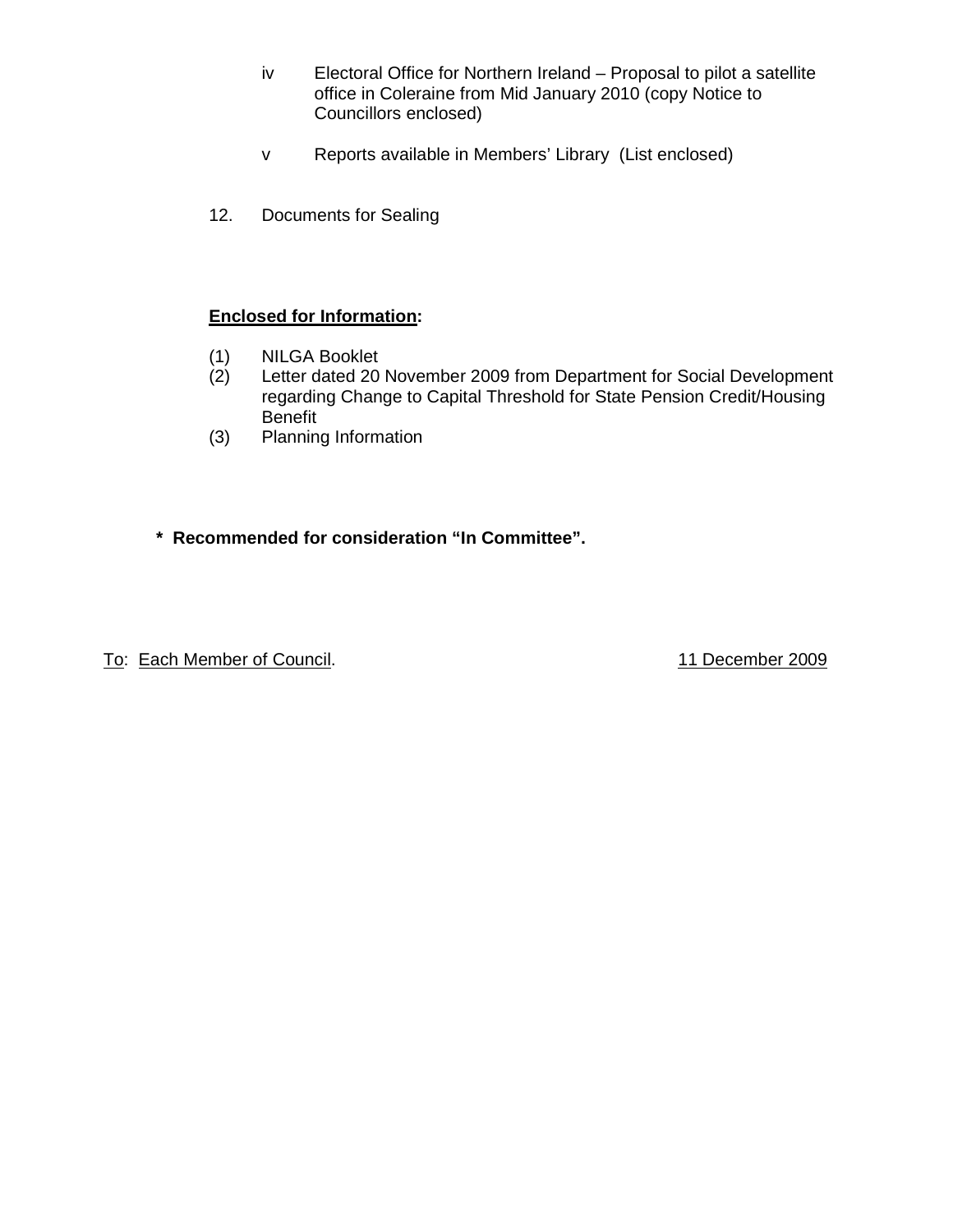# **COUNCIL MEETING**

# **24th November, 2009.**

| <b>Present:</b> | The Mayor, Councillor S. Gilkinson, in the Chair                                                                                                     |                                                                                                                                 |
|-----------------|------------------------------------------------------------------------------------------------------------------------------------------------------|---------------------------------------------------------------------------------------------------------------------------------|
|                 | The Deputy Mayor, Councillor W. A. King                                                                                                              |                                                                                                                                 |
|                 | <b>Aldermen</b>                                                                                                                                      |                                                                                                                                 |
|                 | E. T. Black (Mrs.)<br>W. T. Creelman<br>M. T. Hickey (Mrs.)                                                                                          | D. McClarty<br>W. J. McClure                                                                                                    |
|                 | <b>Councillors</b>                                                                                                                                   |                                                                                                                                 |
|                 | C. S. Alexander (Ms.)<br>D. D. Barbour<br>J. M. Bradley<br>O. M. Church (Mrs.)<br>A. S. Cole<br>J. J. Dallat<br>T. J. Deans<br>E. P. Fielding (Mrs.) | <b>B.</b> Fitzpatrick<br>D. Harding<br>N. F. Hillis<br><b>B.</b> Leonard<br>G. L. McLaughlin<br>R. A. McPherson<br>A. McQuillan |

**Officers in** Town Clerk and Chief Executive, Director of Technical Attendance: Services, Director of Corporate Services, Director of Environmental Health, Acting Director of Leisure Services, Head of Development Services, Head of Performance, Policy and Governance and Administrative Assistant

# **1.0 WELCOME**

The Mayor welcomed Councillor Harding to his first meeting of Council.

# **2.0 MINUTES**

The Minutes of the Special Meeting of 20<sup>th</sup> October, 2009, Council Meeting of 27<sup>th</sup> October, 2009, Council Meeting of 3<sup>rd</sup> November, 2009, Special Meeting of 10<sup>th</sup> November, 2009 and Special Meeting of 17<sup>th</sup> November, 2009 were confirmed and signed.

# **3.0 COMMITTEE REPORTS**

#### **3.1 Leisure and Environment Committee**

 The Chairman, Councillor Cole, moved the adoption of the Leisure and Environment Committee Report; this was duly seconded by Councillor McQuillan.

Matters arising:

#### 3.1.1 Portstewart

It was suggested that sites for possible provision of future community facilities in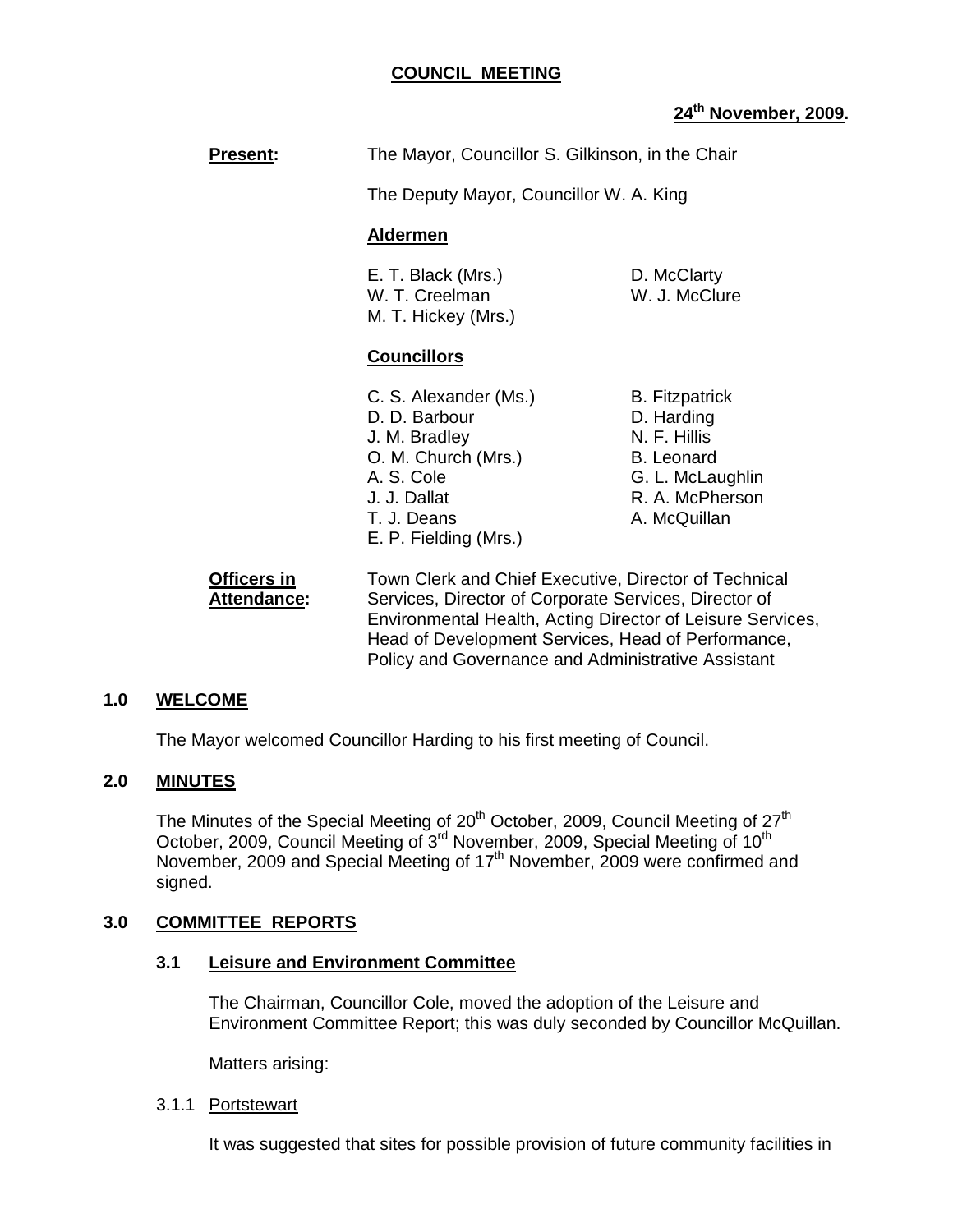Portstewart be investigated.

### 3.1.2 Beach Lifeguard Report

 In response to a member's request, the Acting Director of Leisure Services agreed to bring this Report to Council prior to presentation to the Transition Committee.

### 3.1.3 Derelict and Dilapidated Buildings

 In response to a member's query, the Director of Technical Services confirmed that he was awaiting responses from all councils in the Province in relation to action taken on Article 66 Legislation.

### 3.1.4 Parking Restrictions – Waterside, Coleraine

 In response to a member's query, the Director of Technical Services confirmed he was awaiting a reply from Roads Service on the date of commencement of these parking restrictions.

The Committee Report was agreed subject to the amendment.

# **3.2 Planning Committee**

 The Chairman, Councillor McLaughlin, moved the adoption of the Planning Committee Report; this was duly seconded by Alderman Mrs. Hickey.

Matters arising:

3.2.1 Application No. D3 – C/2009/0018/0 – Replacement of 1 no. detached dwelling with 3 no. detached three bedroom dwellings (total of 3 units) at 44 Glenkeen Road, Aghadowey, Coleraine for Mr. R. McCook

 In response to a member's query, the Town Clerk and Chief Executive agreed to inquire into any progress on this issue and advise.

3.2.2 Application No 1 – C/2008/0311/F – erection of a concrete batching plant with an associated acoustic barrier and boundary landscaping (amended noise report received) at 45 Craigahulliar Road, Portrush for Cemex (NI) Ltd.

 During a period of discussion on this topic, it was proposed by Councillor Ms. Alexander and seconded by Councillor Hillis:

 That a letter be sent to the Minister requesting a meeting with Council members for the area along with a delegation of local residents, prior to the office meeting being held.

 Councillor McQuillan advised that he had spoken with the Minister who had agreed to meet with community representatives after the office meeting had taken place and before any decision had been made.

Councillor Ms. Alexander, therefore, agreed to withdraw her proposal.

The Committee Report was agreed.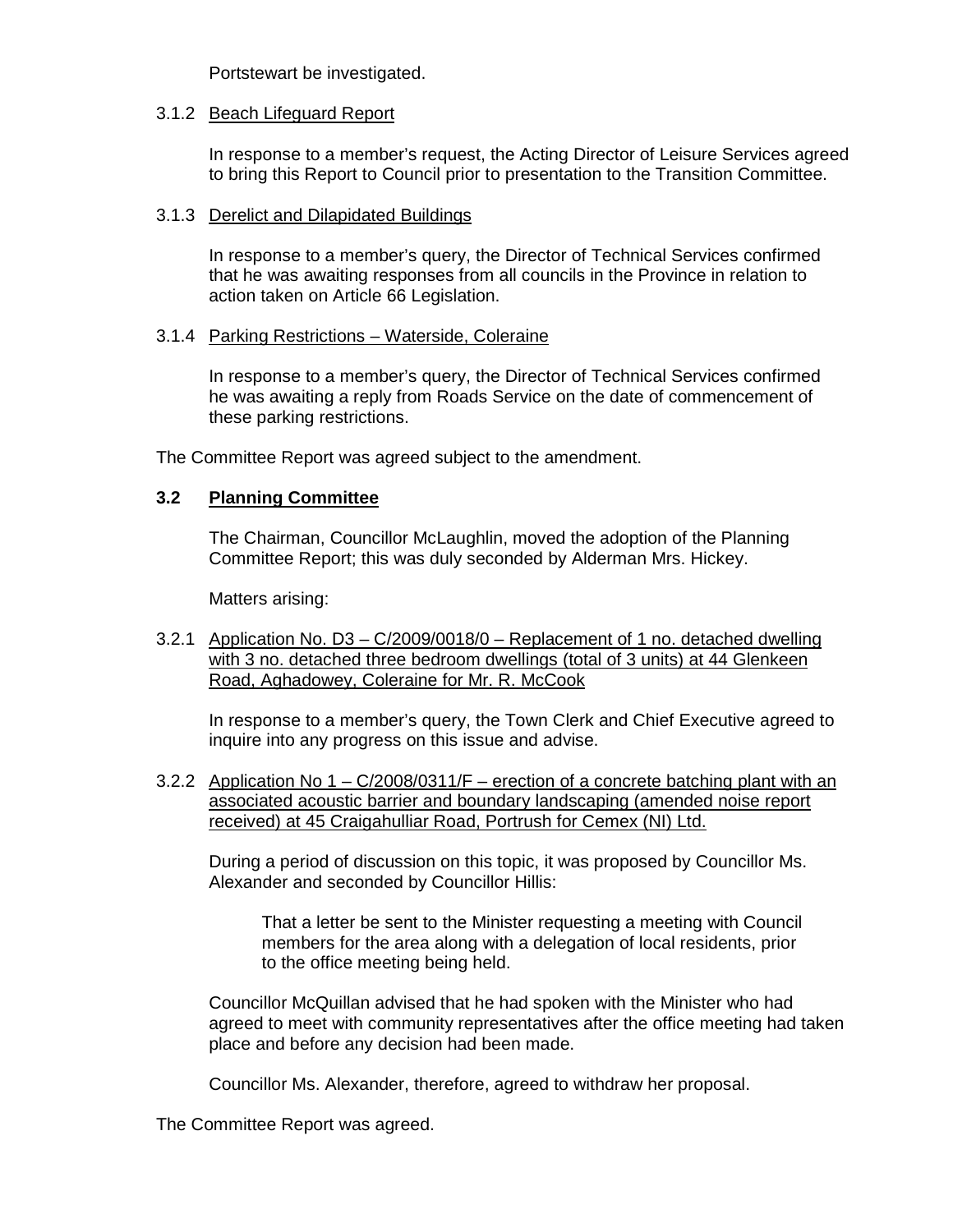# **3.3 Policy and Development Committee**

 The Chairman, Councillor Barbour, moved the adoption of the Policy and Development Committee Report; this was duly seconded by Alderman Mrs. Hickey.

# 3.3.1 CCTV

 It was agreed that this item be considered 'In Committee' at the end of the meeting.

# **4.0 LETTER DATED 11th NOVEMBER, 2009 FROM BALLYMENA BOROUGH COUNCIL**

 Read letter (previously supplied) requesting Council's support regarding Castle Tower School, Ballymena.

# **Agreed:**

On the proposal of Councillor Mrs. Church, seconded by Councillor McPherson and agreed unanimously, that Council joins with Ballymena Borough Council in:

- a lobby campaign to the Minister of Education for the new Castle Tower School to be built; and
- seeking immediate action in respect of bringing the condition of the present campuses up to a reasonable standard, until a new building is complete.

# **5.0 FOR INFORMATION**

Members noted the following correspondence (previously supplied).

- (i) Letter dated  $26<sup>th</sup>$  October, 2009 from University of Ulster regarding Results Report on the Review of Childcare Provision EQIA. This decision was welcomed by Council.
- (ii) Letter dated  $4<sup>th</sup>$  November, 2009 from Northern Ireland Electricity plc regarding invitation to Visit Control Centre in Craigavon.
- (iii) Letter dated  $12<sup>th</sup>$  November, 2009 from NILGA regarding Public Transport Reform Consultation Event. A schedule of public events (circulated) was noted.
- (iv) Consultation list. Members were asked to forward any responses to the Head of Performance, Policy and Governance or the Administrative Officer.

# **6.0 DOCUMENTS FOR SEALING**

Resolved:

That the following documents be sealed:

1. Cemetery Titles Grant of Right of Burial - Deeds Register Nos. 3577 – 3584 inclusive.

| Agherton    |  |
|-------------|--|
| Ballywillan |  |
| Coleraine   |  |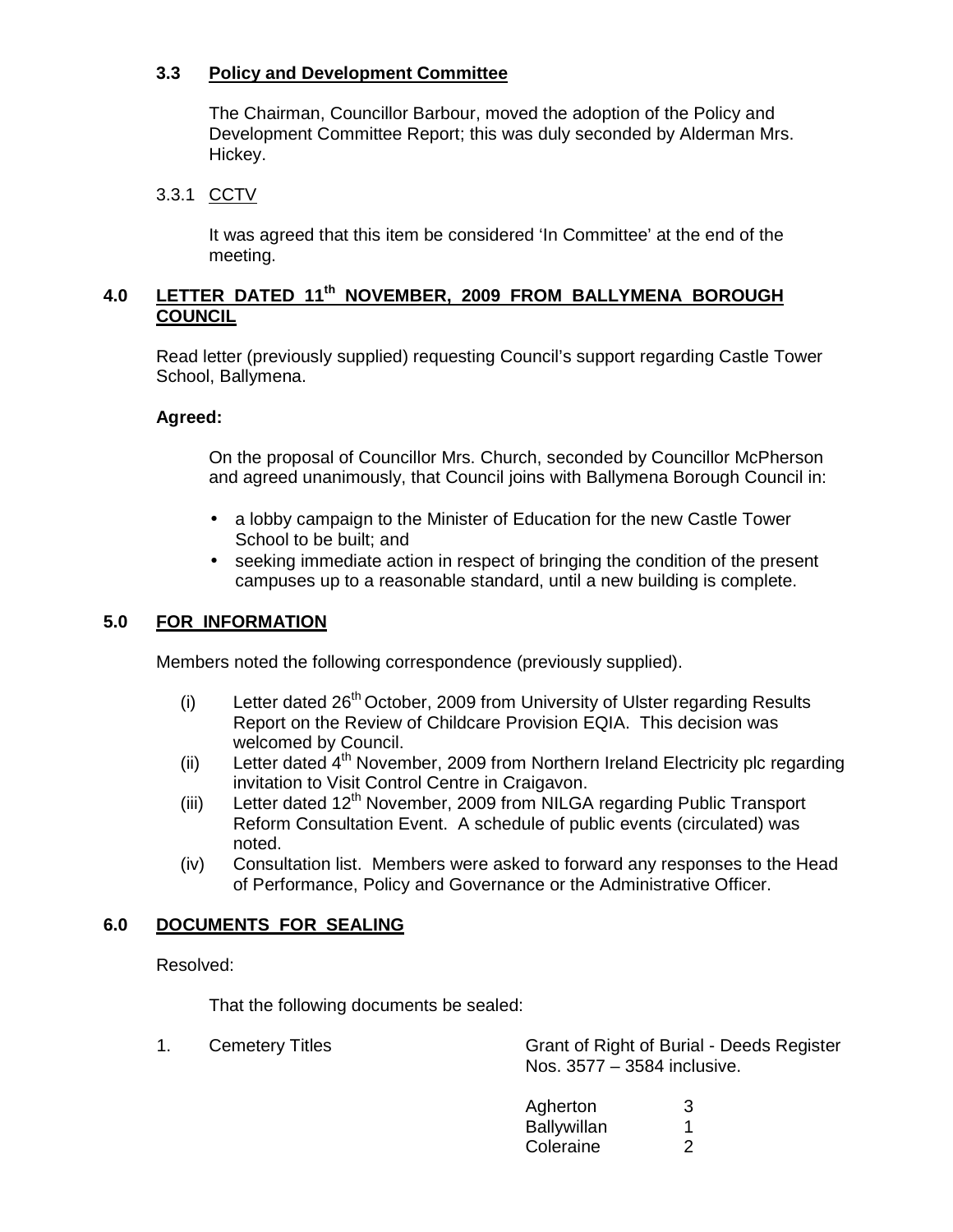Kilrea -<br>Portstewart 2 Portstewart

Advanced Deed Register – nil.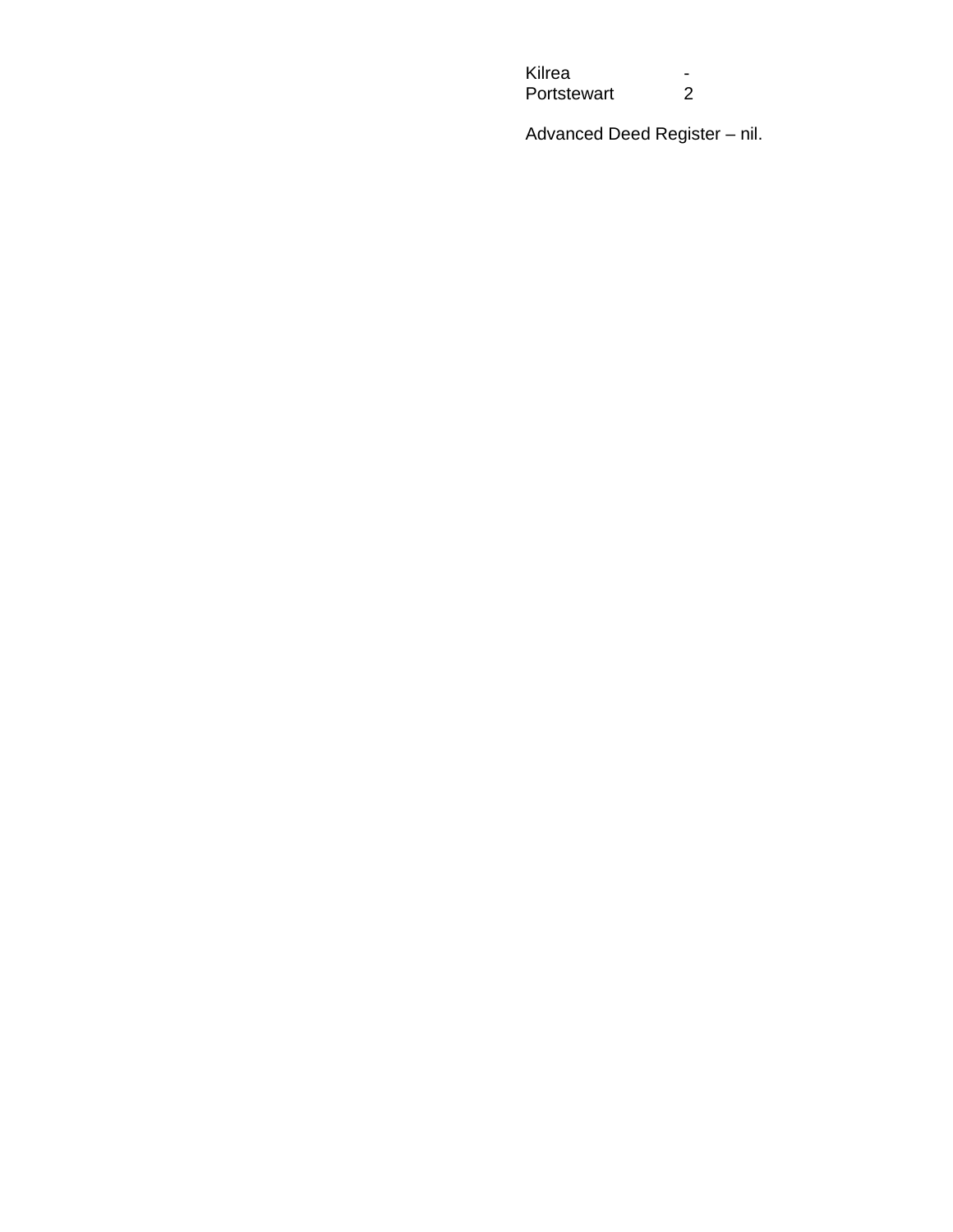# **SPECIAL MEETING**

# **17th November, 2009.**

| Convened:                  | To receive presentation from Mr. Colm Donaghy, Chief<br>Executive, Northern Health and Social Care Trust |                                                          |
|----------------------------|----------------------------------------------------------------------------------------------------------|----------------------------------------------------------|
| <b>Present:</b>            | The Mayor, Councillor S. Gilkinson, in the Chair                                                         |                                                          |
|                            | The Deputy Mayor, Councillor W. A. King                                                                  |                                                          |
|                            | <b>Aldermen</b>                                                                                          |                                                          |
|                            | E. T. Black (Mrs.)                                                                                       | W. T. Creelman                                           |
|                            | <b>Councillors</b>                                                                                       |                                                          |
|                            | D. D. Barbour<br>O. M. Church (Mrs.)<br><b>B.</b> Fitzpatrick<br>N. F. Hillis                            | <b>B.</b> Leonard<br>G. L. McLaughlin<br>R. A. McPherson |
| Officers in<br>Attendance: | Town Clerk and Chief Executive and Administrative Assistant                                              |                                                          |

**Apology:** Councillor Mrs. Fielding

The Mayor welcomed Mr. Colm Donaghy, Chief Executive, Dr. Peter Flanagan, Medical Director and Ms. Margaret Mulholland, Head of Communications, Northern Health and Social Care Trust, who were in attendance to make a presentation to Council.

During the presentation the Chief Executive updated Council on the work of the Trust and elaborated on upcoming challenges including:

- Current context service provision; increase in service demand; reduction in annual allocation under the Comprehensive Spending Review.
- Strategic direction service focus; care and support in the community; partnership working.
- Performance and sustaining performance challenges.
- Requirements of RPA 3 Trusts merged to create Northern Trust in April 2007; reduction in management and administration costs and in HR posts.
- Service reform and modernisation for children, disability, mental health, older people and acute hospital services.
- In-year contingency plan to achieve £3.5m reduced spend via vacancy controls; goods and services efficiencies; and slippage in service developments.

During the period of discussion which ensued, the representatives answered members' various questions and noted comments.

The Mayor thanked Mr. Donaghy and Dr. Flanagan for a very informative presentation.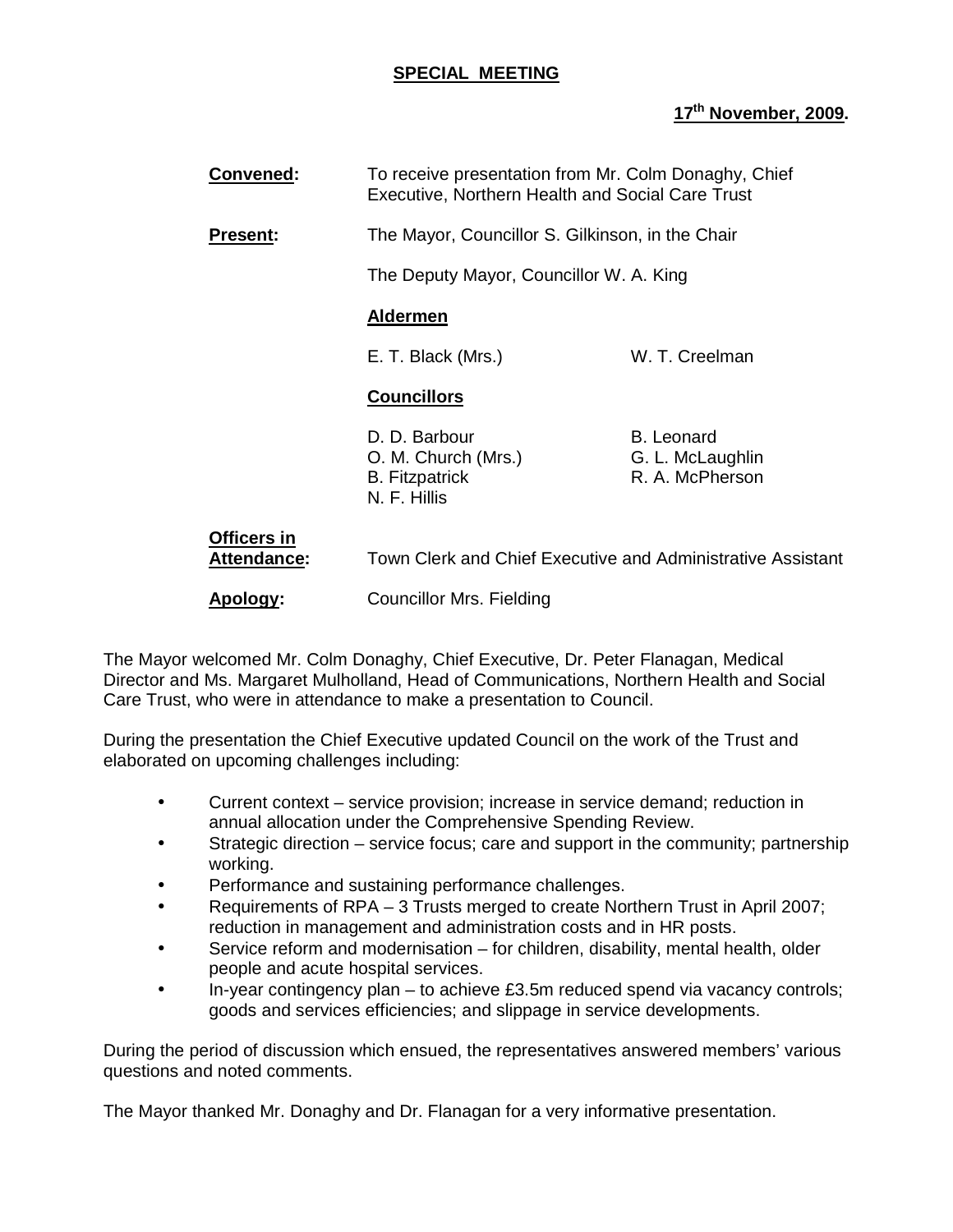# **SPECIAL MEETING**

# **24th November, 2009.**

**Convened:** To receive presentation from representatives from Roads Service Northern Division

**Present:** The Mayor, Councillor S. Gilkinson, in the Chair

The Deputy Mayor, Councillor W. A. King

### **Aldermen**

E. T. Black (Mrs.) D. McClarty W. T. Creelman W. J. McClure M. T. Hickey (Mrs.)

### **Councillors**

- C. S. Alexander (Ms.) B. Fitzpatrick D. D. Barbour D. Harding J. M. Bradley N. F. Hillis O. M. Church (Mrs.) B. Leonard A. S. Cole G. L. McLaughlin J. J. Dallat R. A. McPherson T. J. Deans A. McQuillan E. P. Fielding (Mrs.)
	-
	-
	-

**Attendance**: Assistant

**Officers in Town Clerk and Chief Executive and Administrative** 

# **1.0 WELCOME**

The Mayor welcomed Ms. Deidre Mackle, Acting Divisional Roads Manager and Mr. Austin Montgomery, Section Engineer Coleraine, Roads Service, who were in attendance to present the Northern Division Roads Report 2009/2010 (previously supplied).

# **2.0 RETIREMENT**

Members noted that Mr. Jim Beattie, former Divisional Roads Manager, had now retired from Roads Service.

Best wishes were extended to Mr. Beattie for a long and happy retirement.

# **3.0 ROADS SERVICE - NORTHERN DIVISION - ROADS REPORT 2009/2010**

Ms. Mackle outlined the main issues in the report including:

- **Network Maintenance**
- **Footway Resurfacing**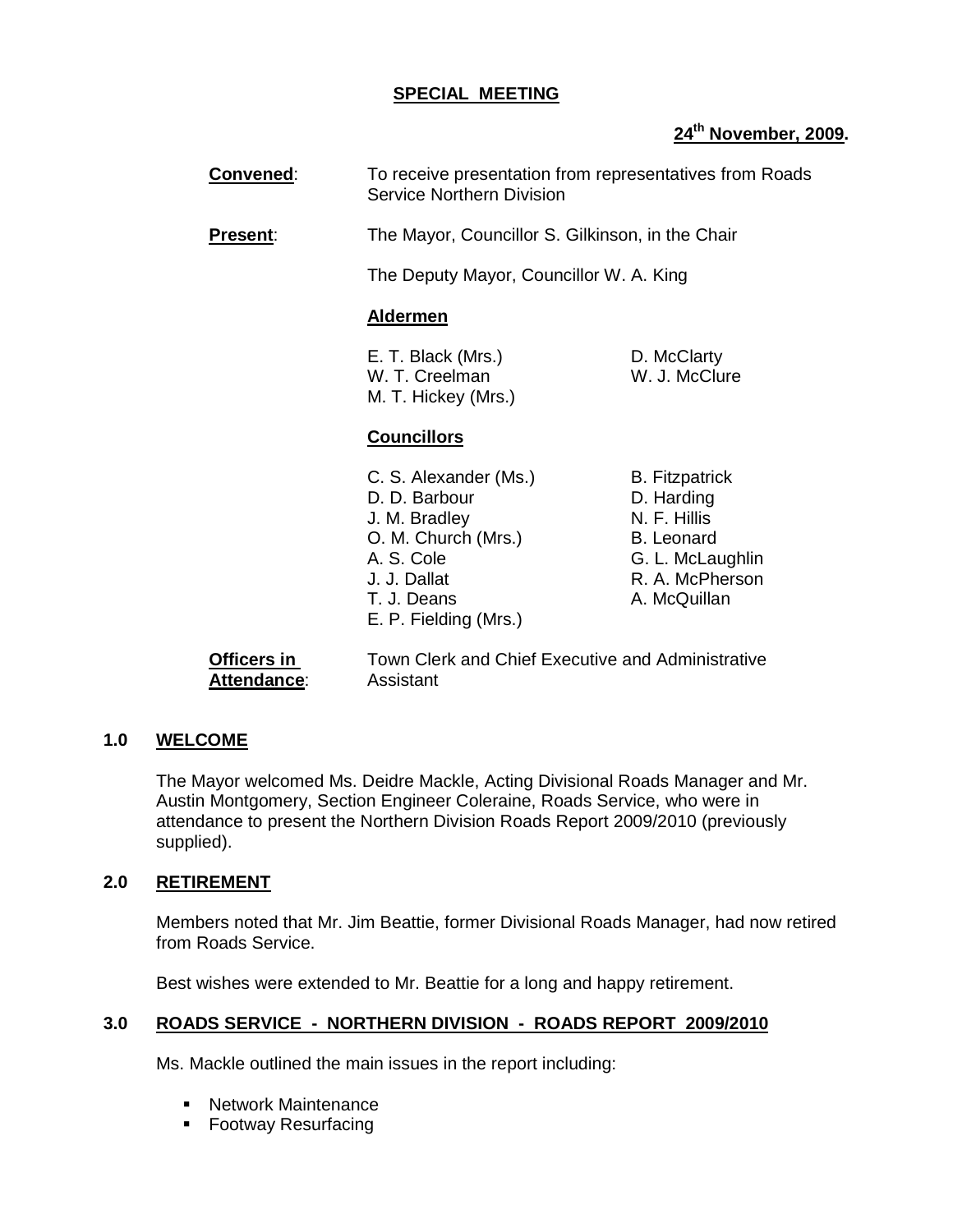- Winter Service members noted that Tirkeeran Road had been included in the schedule for 2009/10
- **Minor Works Schemes**
- **Strategic Road Improvements**

A full discussion ensued on the report during which the representatives answered various members' questions, noted comments and agreed to provide responses to a number of queries.

In response to members' requests, the representatives also agreed to:

- (i) advise Council of any change of senior Roads Service staff; and
- (ii) provide details of the criteria on which Roads Service based the submission to Planning Service, in relation to the batching plant at Craigahulliar.

The Mayor thanked the representatives for their comprehensive presentation.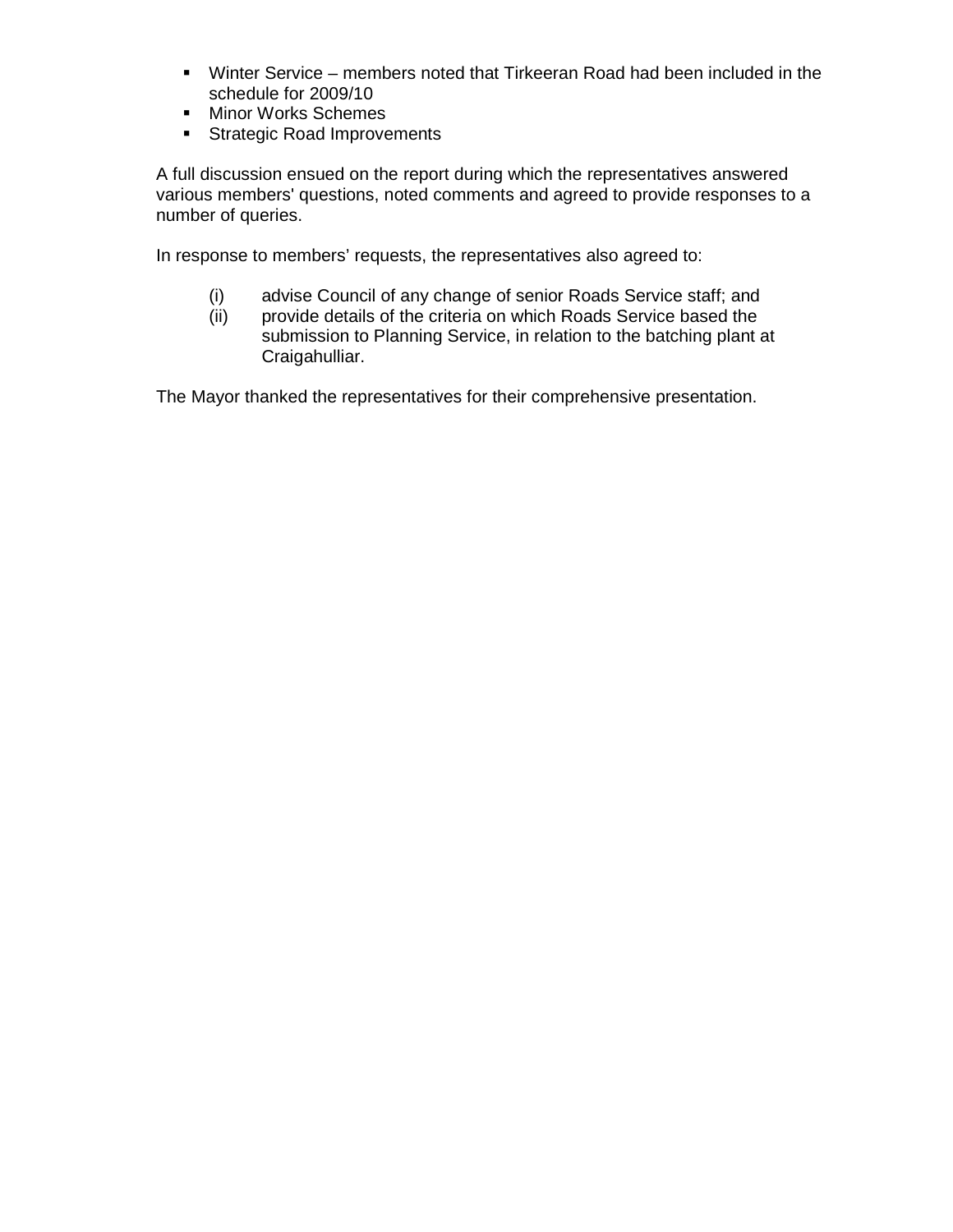# **LEISURE AND ENVIRONMENT COMMITTEE**

# **1 st December, 2009.**

| <b>Present:</b>                   | Councillor A. S. Cole in the Chair                                                                                                            |                                                                                                                                                    |
|-----------------------------------|-----------------------------------------------------------------------------------------------------------------------------------------------|----------------------------------------------------------------------------------------------------------------------------------------------------|
|                                   | The Mayor, Councillor S. Gilkinson                                                                                                            |                                                                                                                                                    |
|                                   | The Deputy Mayor, Councillor W. A. King                                                                                                       |                                                                                                                                                    |
|                                   | <b>Aldermen</b>                                                                                                                               |                                                                                                                                                    |
|                                   | E. T. Black (Mrs.)<br>W. T. Creelman<br>M. T. Hickey (Mrs.)<br>(Items $2.1.2 - 7.2$ )                                                         | D. McClarty<br>W. J. McClure                                                                                                                       |
|                                   | <b>Councillors</b>                                                                                                                            |                                                                                                                                                    |
|                                   | C. S. Alexander (Ms.)<br>D. D. Barbour<br>J. M. Bradley<br>(Items $2.2 - 7.2$ )<br>O. M. Church (Mrs.)<br>T. J. Deans<br>(Items $3.1 - 7.2$ ) | E. P. Fielding (Mrs.)<br><b>B.</b> Fitzpatrick<br>D. Harding<br><b>B.</b> Leonard<br>G. L. McLaughlin<br>(Items $2.1.2 - 7.2$ )<br>R. A. McPherson |
| Officers in<br><b>Attendance:</b> | Director of Technical Services, Director of Environmental<br>Health, Acting Director of Leisure Services and<br>Administrative Assistant      |                                                                                                                                                    |

# **Apologies:** Councillors Dallat and McQuillan

# **1.0 WELCOME**

The Chairman welcomed everyone to the Meeting.

# **2.0 TECHNICAL SERVICES' REPORT**

The Report of the Director of Technical Services was considered (previously supplied).

Matters arising:

# **2.1 Entertainment Licence**

# **2.1.1 Portstewart Football Club, Mullaghacall, Portstewart**

 An application for a grant of an Entertainment Licence had been received from Mr. R. Gawne, c/o Portstewart Football Club.

 Days and times on which it is intended to provide entertainment: Monday – Saturday: 7.00 p.m. – 1.00 a.m.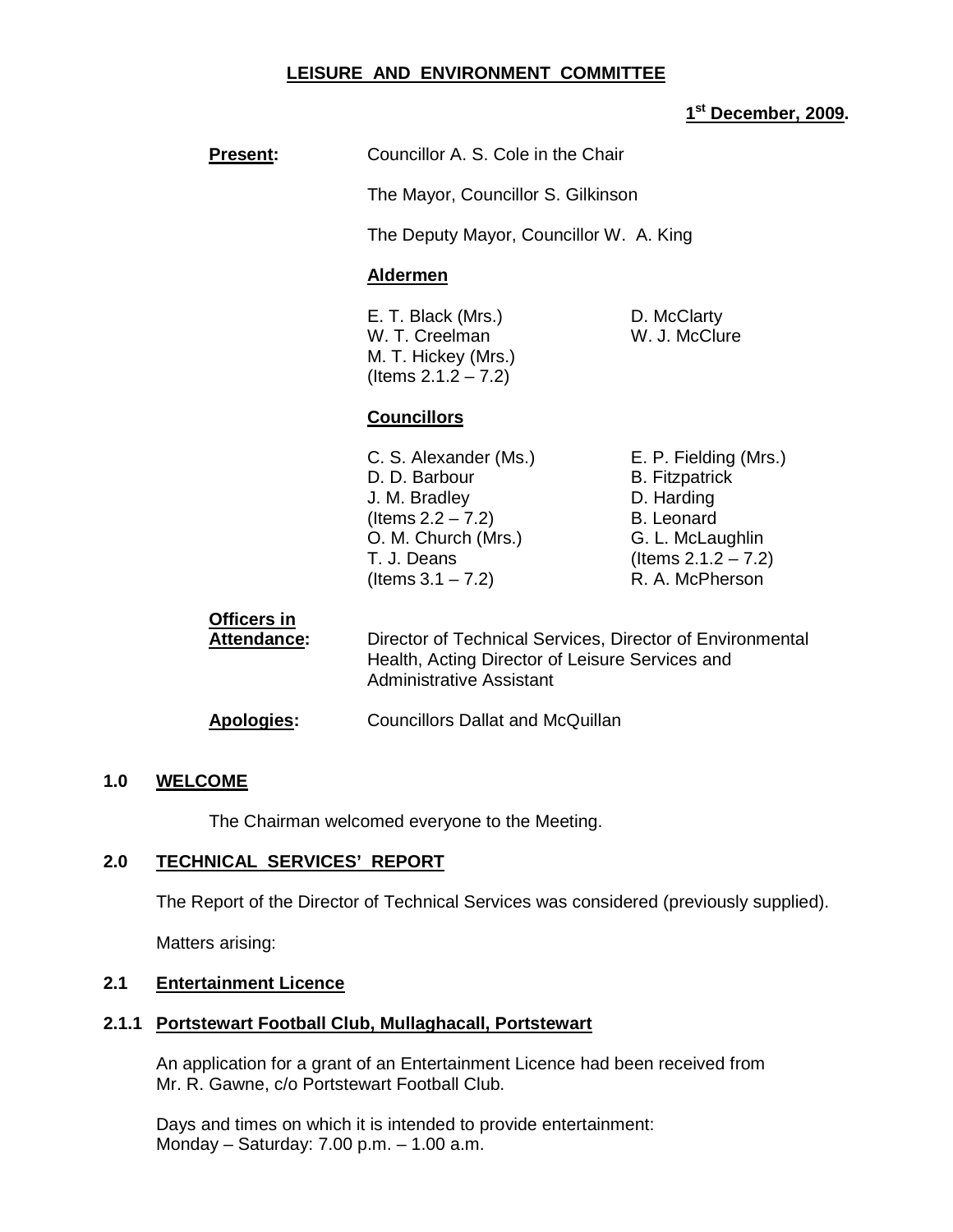# **Recommended:**

That the Entertainment Licence be granted subject to compliance with NI Fire and Rescue Service recommendations and all other requirements requested by Council's Licensing Department and subject to the following special conditions:

- All requirements as contained within Night Safe Coleraine Code of Best Practice 2008;
- All door supervisors employed must be licensed with a scheme recognised by Coleraine Borough Council.

# **2.2 Single Waste Disposal Authority**

 The Director of Technical Services updated members on the present position with regard to the establishment of a Single Waste Disposal Authority (SWDA). It was noted that the SWDA workshop had been postposed and Councils would now be invited to a rearranged workshop in February/March 2010.

 The Director of Technical Services referred to the following extract from the NWRWMG response to the consultation on the proposed Waste Bill which had been supported by Council:

'The Councils of the NWRWMG do not believe that there is a need for a Single Waste Disposal Authority for Northern Ireland. The Consultation itself recognises the fact that this vehicle could not be in place and will have no impact on the raft of infrastructure procurements currently underway by the three waste management groups. Given the long-term nature of these particular procurements, (twenty-five year contracts), we would pose the question as to function of such an authority.

The group strongly believes that before any such enabling legislation is considered, the role, function and competencies of the proposed SWDA would need to be clearly defined. Having established this consideration would then need to be given to how this vehicle is resourced and any possible impact on local authority funding. It is clear in our opinion that this proposal would add another layer of bureaucracy without any attending benefits after the conclusion of the current procurement exercises. The creation of a new SWDA would be in total contradiction of the ethos of RPA, i.e stronger local government delivering services locally.'

Following discussion it was proposed by Councillor McPherson, seconded by the Mayor and recommended:

 That members attend the workshop and restate the views submitted to the Waste Bill consultation.

# **2.3 For Information**

Members noted information on the following topics, as detailed in the report:

- Building Control;
- DRD Roads Service Waiting Restrictions/Garvagh;
- Litter Prosecution Property/Lower Captain Street;
- Chewing Gum Removal from Pavements New Product;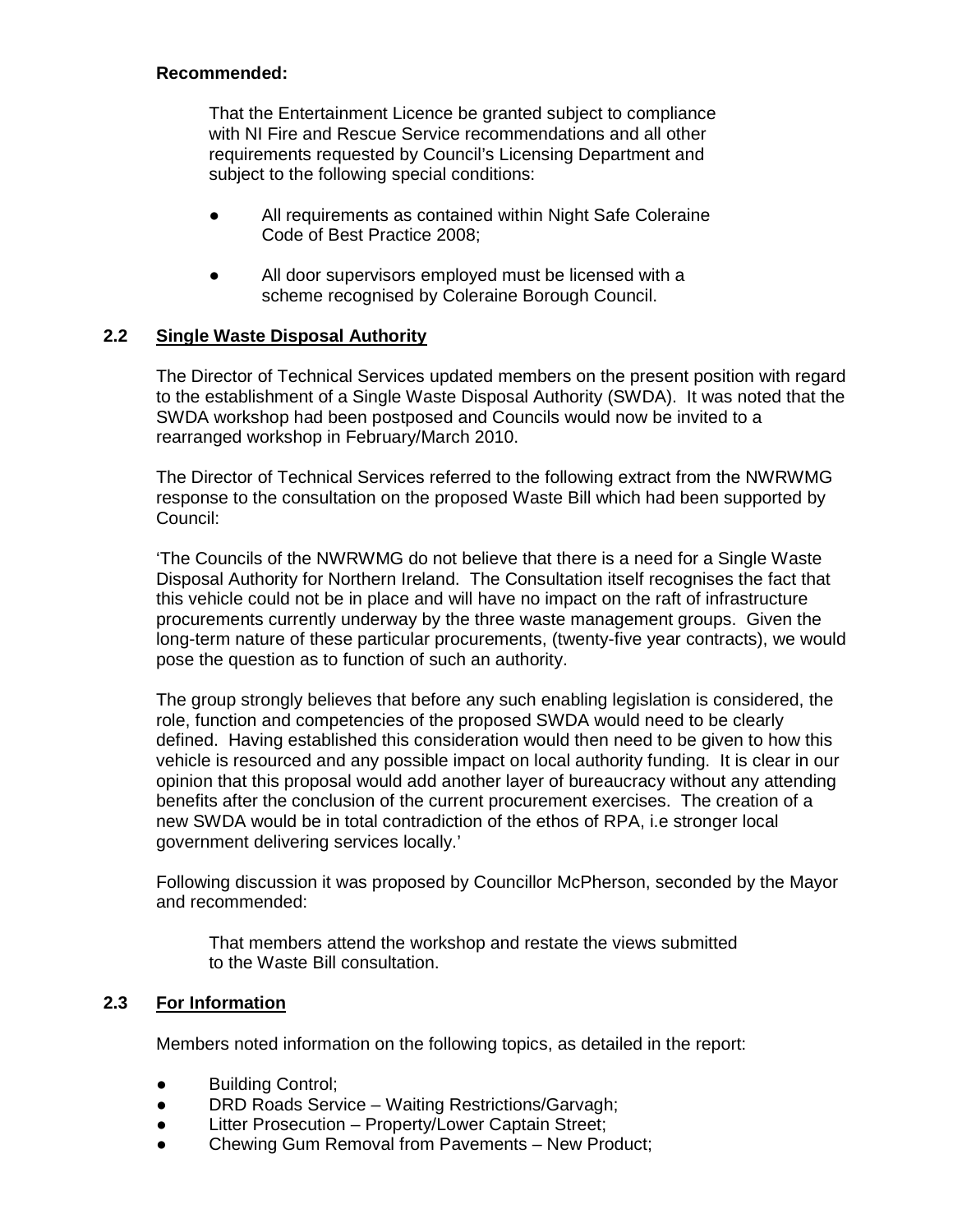Minutes – North West Regional Waste Management Group.

# **3.0 LEISURE SERVICES' REPORT**

 The Report of the Acting Director of Leisure Services was considered (previously supplied).

Matters arising:

# **3.1 2010 Commonwealth Games – Delhi, India**

 The above games would take place with more than seventy countries participating in seventeen sports.

 The Northern Ireland Commonwealth Games Council (NICGC), a voluntary organization, was raising the necessary funds to meet associated costs and had requested a contribution from Council.

### **Recommended:**

That Council donate £2,000.

### **3.2 Market Yard Project Board**

 Reported that the Market Yard was being assessed by a range of funders, including Peace III, and as there was a need to ensure the Board was fully representative additional nominations were sought.

Members on the Board at present are as follows;

 Councillor McQuillan (Chair), Alderman Mrs. Black (Vice Chair), Alderman Creelman, Councillors Mrs. Church and Barbour.

#### **Recommended:**

That Aldermen Mrs. Hickey and McClure and Councillors Fitzpatrick and Leonard also be appointed to the Board.

# **3.3 For Information**

Members noted information on the following topics, as detailed in the Report:

- 'Coleraine Christmas Past' Exhibition Coleraine Town Hall from  $25<sup>th</sup>$  November, 2009 –  $5<sup>th</sup>$  January, 2010;
- Events Christmas Light Ceremonies throughout the Borough;
- Wildcats Activ<sub>8</sub> Club:
- NRGIZE Sport & Recreation Club;
- Sport North East Northern Bank Future Champions Sport Academy;
- Coleraine Museum Hugh Thompson original drawings.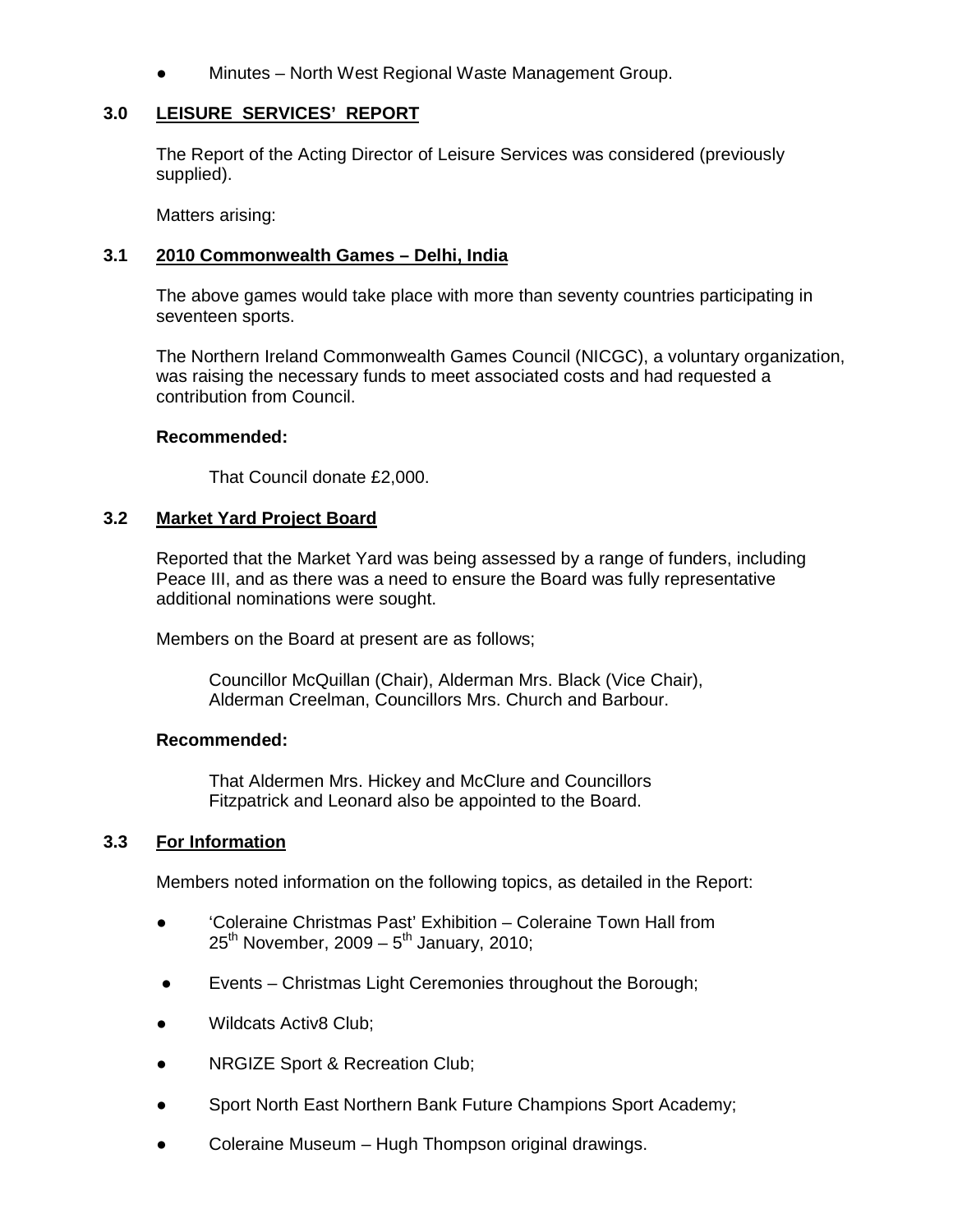# **4.0 ENVIRONMENTAL HEALTH REPORT**

 The Report of the Director of Environmental Health was considered (previously supplied).

Matters arising:

# **4.1 Safety of Sports (NI) Order 2006 Coleraine Showgrounds**

 The Director of Environmental Health advised members that the Department of Culture, Arts and Leisure (DCALNI) would implement the remaining Articles within the Safety of Sports (NI) Order 2006 on 31<sup>st</sup> December, 2009.

 As a result of this Coleraine Football Club grounds at the Showgrounds, Ballycastle Road, Coleraine had been designated as the potential capacity was well in excess of 5,000. From 31<sup>st</sup> December, 2009 Council would have the power to determine the safe capacity and related conditions for admission of spectators to this venue. This would be reflected in a District Council Safety Certificate.

 The Director of Environmental Health elaborated on the implications and actions required following designation.

# **Recommended:**

That Council note the impending introduction of this legislation and consider the implications arising there from on the future of the Showgrounds at the Ballycastle Road.

#### **4.2 Horses on Beaches – Draft Management Policy**

 Consideration was given to the draft Management Policy for Horses on Beaches (previously supplied).

 Following discussion it was proposed by Councillor Deans and seconded by Councillor Mrs. Fielding:

That horse fouling on the beaches be taken into consideration.

 On being put to the Meeting the proposal was lost, six members voting in favour and nine members voting against.

 It was proposed by Councillor Ms. Alexander, seconded by Councillor Fitzpatrick and recommended:

 That the draft Management Policy for Horses on Beaches be approved and progressed for equality impact assessment.

# **4.3 For Information**

Members noted information on the following topics, as detailed in the report: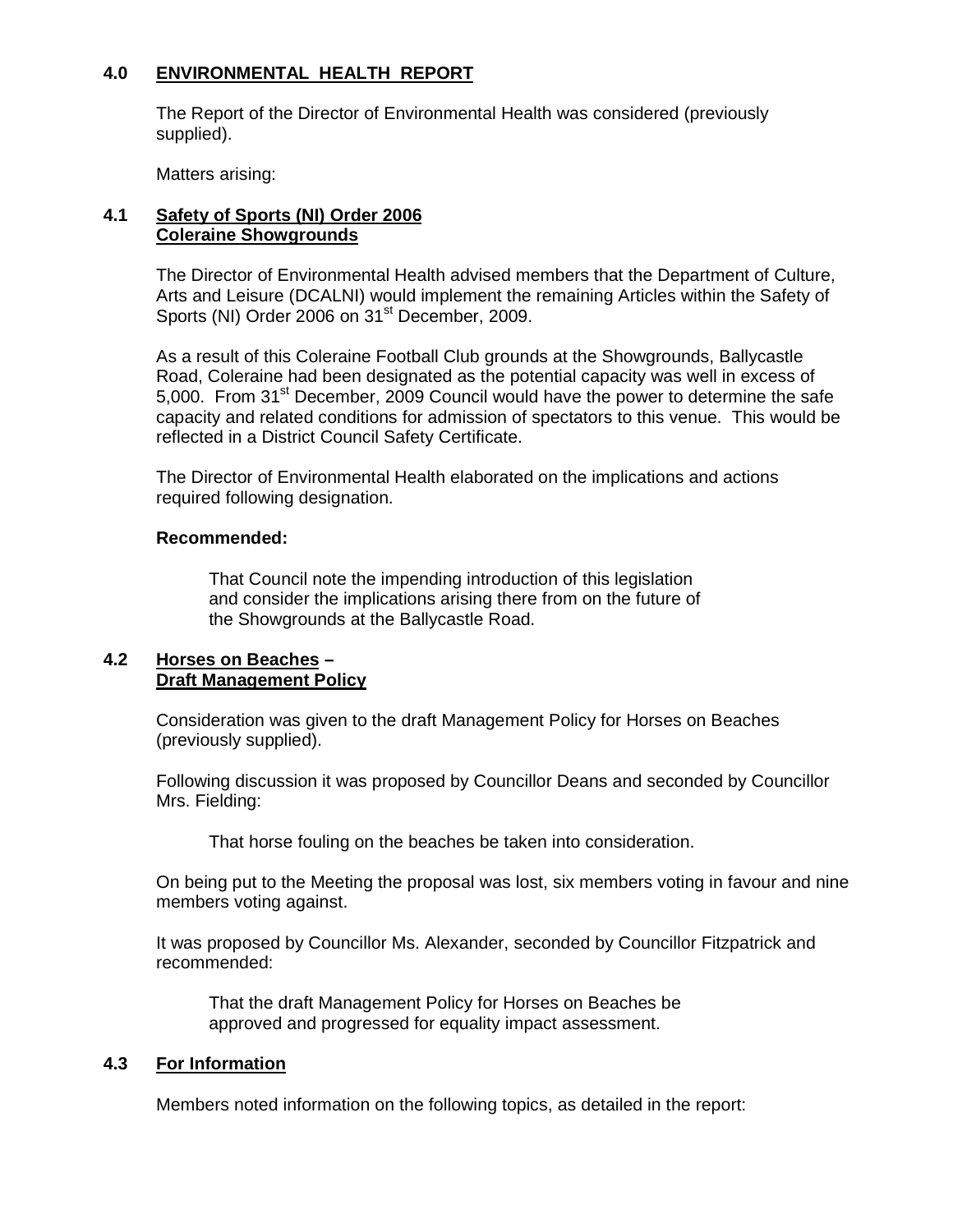- Outcome of Legal Proceedings:
	- The Private Tenancies (NI) Order 2006; The Rent (NI) Order 1978; Defendant: Dempsey.
	- The Dogs (NI) Order 1983 as amended by The Dangerous Dogs (NI) Order 1991; Defendant: Fleming.
	- The Dogs (NI) Order 1983 as amended by the Dangerous Dogs (NI) Order 1991; The Litter (Fixed Penalty) Order (NI) 2004; Defendant: Earwaker.
	- The Dogs (NI) Order 1983 as amended by The Dangerous Dogs (NI) Order 1991; Defendant: Blair.

# **5.0 PROPOSED ARRANGEMENTS FOR COUNCIL AND COMMITTEE MEETINGS OVER THE CHRISTMAS PERIOD**

The Administrative Services' Report on the proposed rescheduling of Council and Committee Meetings over the Christmas period was considered (previously supplied).

| <b>Date</b>              | <b>Meeting</b>                       |
|--------------------------|--------------------------------------|
| Tuesday 15 December 2009 | Policy and Development               |
|                          | <b>Meeting and Council Meeting</b>   |
|                          | combine                              |
| Tuesday 22 December 2009 | <b>Council Meeting cancelled</b>     |
| Tuesday 05 January 2010  | Leisure and Environment              |
|                          | Committee postponed                  |
| Tuesday 12 January 2010  | Leisure and Environment              |
|                          | <b>Committee Meeting commences</b>   |
|                          | at 6.30 pm followed by the           |
|                          | <b>Planning Committee Meeting at</b> |
|                          | 7.30 pm.                             |

# **Recommended:**

That Council adopts the proposed changes to its schedule of meetings for December 2009 and January 2010.

# **6.0 MATTERS RAISED BY MEMBERS**

# **6.1 Brooks Bar, 21 Park Street, Coleraine**

 In response to a member's query, with regard to the Entertainments Licence for Brooks Bar, 21 Park Street, Coleraine, the Director of Technical Services would investigate the matter.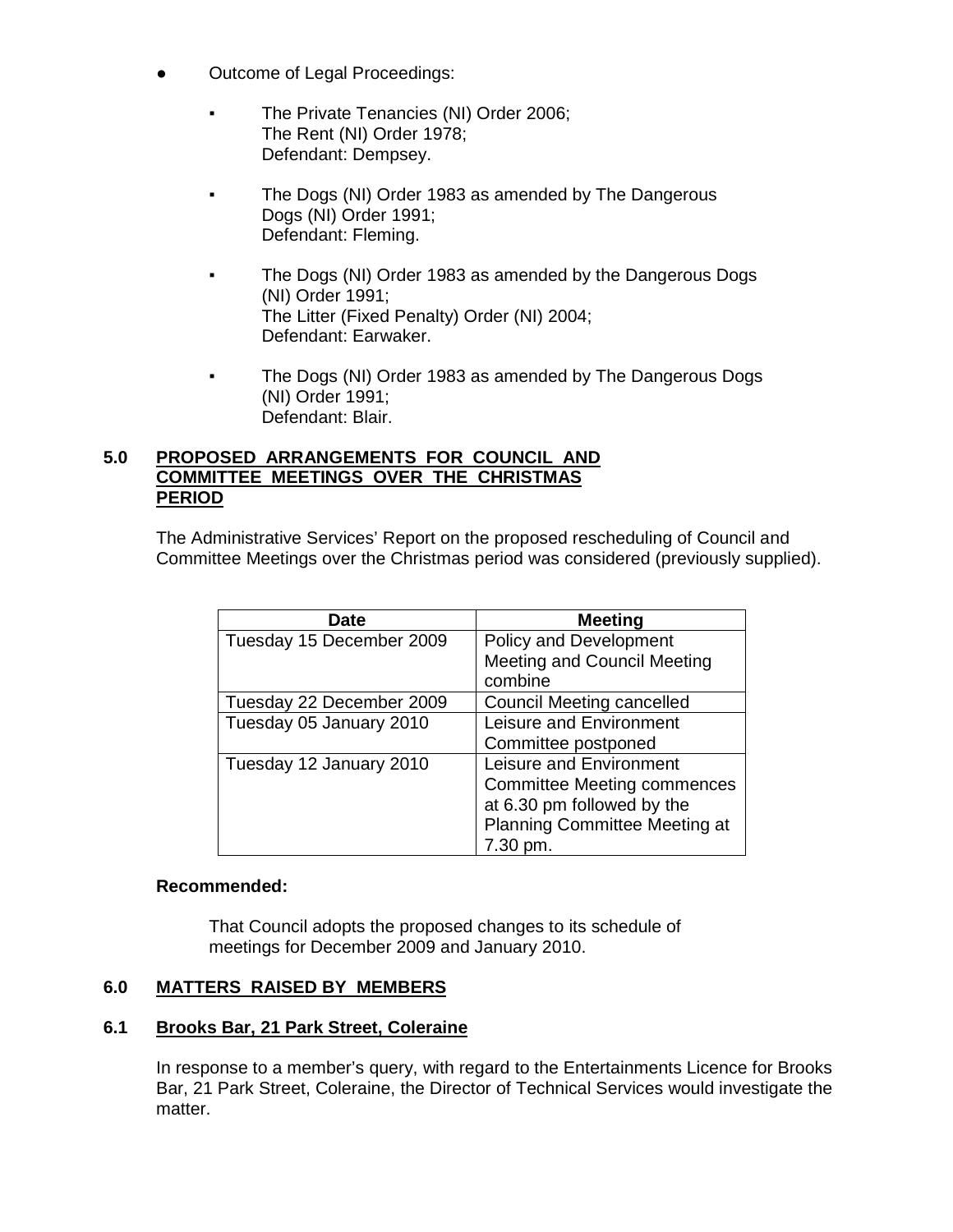# **6.2 Recycling Facilities**

 A question was asked regarding the availability of recycling facilities for the disposal of cardboard from shop owners.

 The Director of Technical Services advised that cardboard was accepted free of charge at the amenity sites.

# **6.3 Christmas Tree – Lighting**

 Reference was made to complaints having been received regarding the lighting on the Christmas tree in Coleraine.

The timing for the lights would be investigated.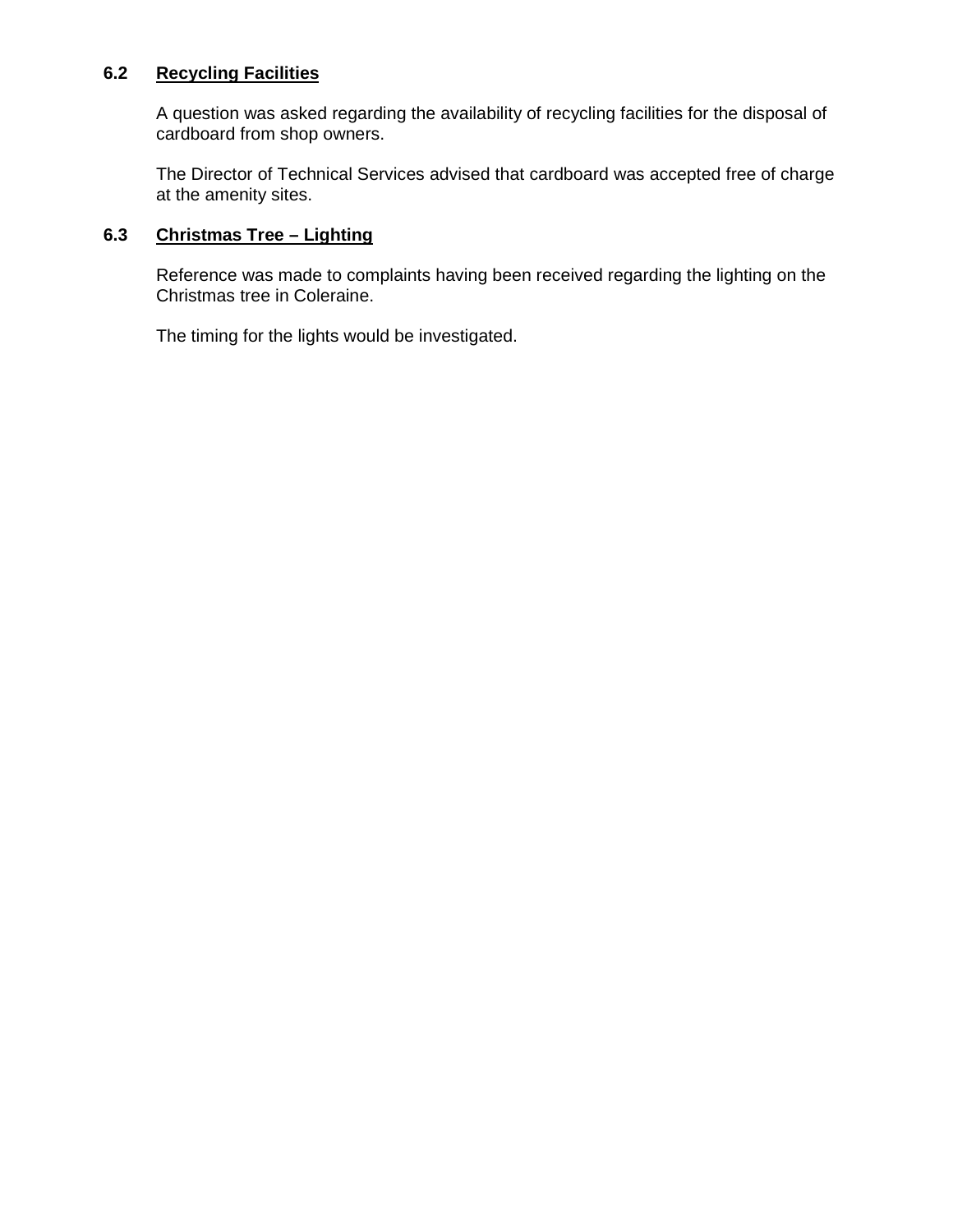# **NORTH WEST '200' COMMITTEE**

### **02 December 2009**

| <b>Present:</b>               | <b>Alderman</b>                                                                                                                                                                                                                                                            |
|-------------------------------|----------------------------------------------------------------------------------------------------------------------------------------------------------------------------------------------------------------------------------------------------------------------------|
|                               | W T Creelman                                                                                                                                                                                                                                                               |
|                               | <b>Councillors</b>                                                                                                                                                                                                                                                         |
|                               | <b>B</b> Fitzpatrick<br>R A McPherson<br>D Barbour                                                                                                                                                                                                                         |
| Officers in<br>Attendance:    | Mr K Doherty, Director of Environmental Health<br>Mrs. J. Barr, Principal Environmental Health Officer<br>Ms. M. Mann, Head of Development Services<br>Mr T Neill, Services Manager<br>Mr S Purcell, Refuse and Cleansing Manager<br>Mr Paul Gallagher, Event Co-ordinator |
| Also in<br><b>Attendance:</b> | Mr M Whyte, Clerk of the Course, Coleraine & District<br>Motor Club                                                                                                                                                                                                        |

**Apologies:** Cllr Norman Hillis

#### **1. ELECTION OF CHAIR**

 It was agreed on the proposal of Councillor McPherson, seconded by Councillor Barbour that Councillor Fitzpatrick be elected as chairperson.

# **2. VACANCY**

 In response to a query from Mr Doherty, regarding the Council member vacancy on the Committee, Councillor McPherson stated that this was under discussion and a nomination would be available in due course.

#### **3. DATE OF 2010 EVENT**

 Mr M Whyte stated that the 2010 date could not be finalised as yet because other race events were not confirmed. He stated that the event might be held the week of the 22 May 2010 but hoped to confirm same by 4 December 2009.

#### **4. ORGANISATIONAL STRUCTURE**

Mr Whyte distributed the structure of the Management Team.

It was noted that there had been approximately five meetings to date and that the new structure was working well.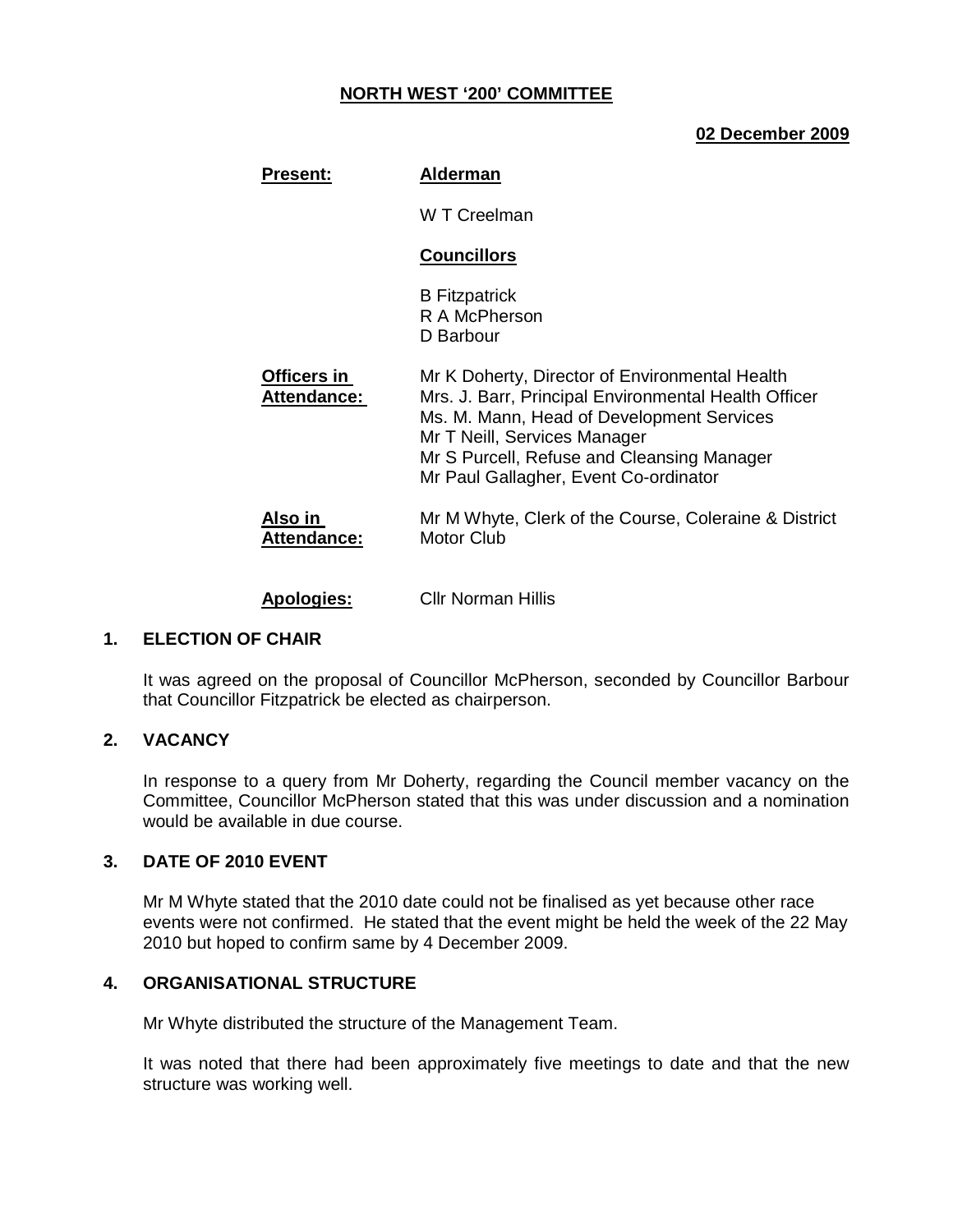# **5. ROAD CLOSURE PROPOSALS**

 Mr Whyte requested that the 2010 event included a one day and one night practice. The proposal was that the roads would close on Thursday from approximately 9.30 until 3pm. Mr Whyte confirmed that the schools on the course were happy to accommodate the request and that they would just close on the required days.

 The Provost from the University of Ulster had confirmed that they would also be agreeable to the closure and that exams would be arranged around the event.

 Councillor Barbour questioned if Translink would be agreeable and it was noted that contact had been made with Jonathan Miller and no major problems were foreseen.

 Mr Doherty questioned if the proposed practice arrangements were to increase safety and it was confirmed as so. It was explained that riders had always preferred a day practice as this would reflect race day conditions and the 2 ½ hour evening practice session was not considered long enough.

 Mr Neill informed the Committee that the proposed change would cause substantial work for collections as Thursday was the main collection day for the area. A discussion followed on the matter during which Mr Whyte confirmed that Thursday was the optimum day and Mr Gallagher confirmed that Thursday would be the best day to maximise visitor numbers.

 Mr Whyte stated that if a General Election was called on this day there would be no practice. It was noted that an election could be called any time up to 6 weeks before the day by the Prime Minister.

 The Road Closure application had to be made by 31 December 2009 and allowed for 3 days maximum. Provision to change to Wednesday would be included in the application.

 Mr Whyte wished to consult with the public on the proposal with Council approval and any press statements would need to be issued before Christmas. Responses would be sought from traders and the public. Any advert would need to be dealt with urgently at this stage. Nearer the event a PR campaign would be required probably the  $1<sup>st</sup>$  or  $2<sup>nd</sup>$  week of May.

Obtaining the Road Closure Order did not mean it had to be used.

 It was agreed on the proposal of Councillor McPherson, seconded by Alderman Creelman that the road closure proposal should be facilitated.

# **6. OPERATIONAL PROPOSALS**

#### **Hospitality**

 Stonebridge Catering had received the feedback on the 2009 event and were due to submit proposals for 2010. Mr Whyte stated that they were not confirmed as the catering company that would be used.

#### **Trading**

 There ensued a discussion on DCAL funding and confirmation that a tender advert had been placed in the Chronicle the previous week. 18 requests had been received but only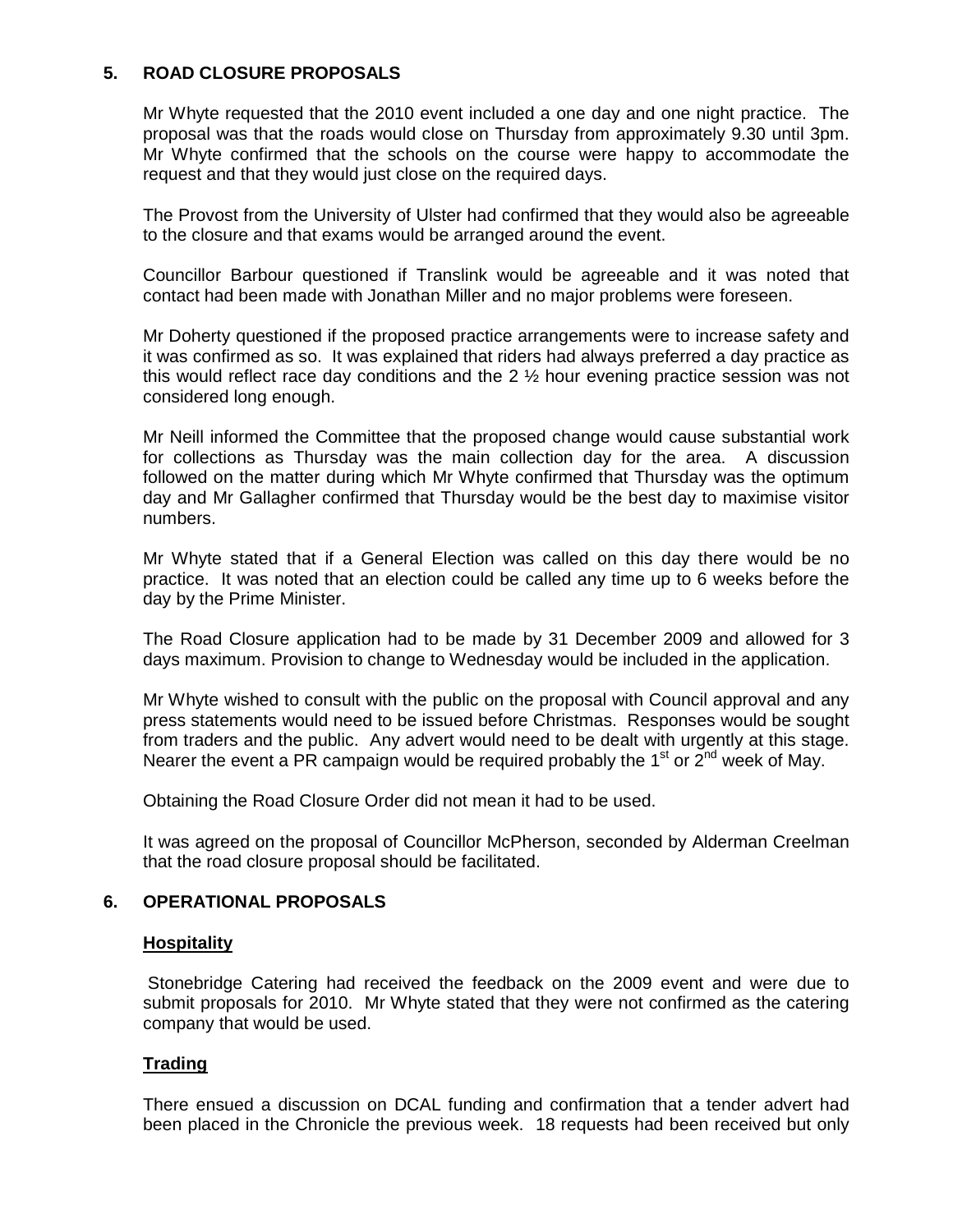two companies showed further interest re trading, programmes and car parks. Proposals were required by 18 December 2009.

# **7. TRANSFER OF COUNCIL LANDS**

 It was anticipated that the same lands as usual would be requested and it was confirmed that there would be no fun fair at the 2010 event. No action necessary at present.

### **8. RACE WEEK FESTIVAL**

No action by Event team until race date confirmed.

### **9. ANY OTHER BUSINESS**

 Mrs Barr stated that some residents had issues regarding numbers of street traders. It was agreed that any further discussion be deferred until Council's street trading officer was in attendance to update the committee.

### **10. NEXT MEETING**

3 February 2010 at 4pm in Bann View Committee Room.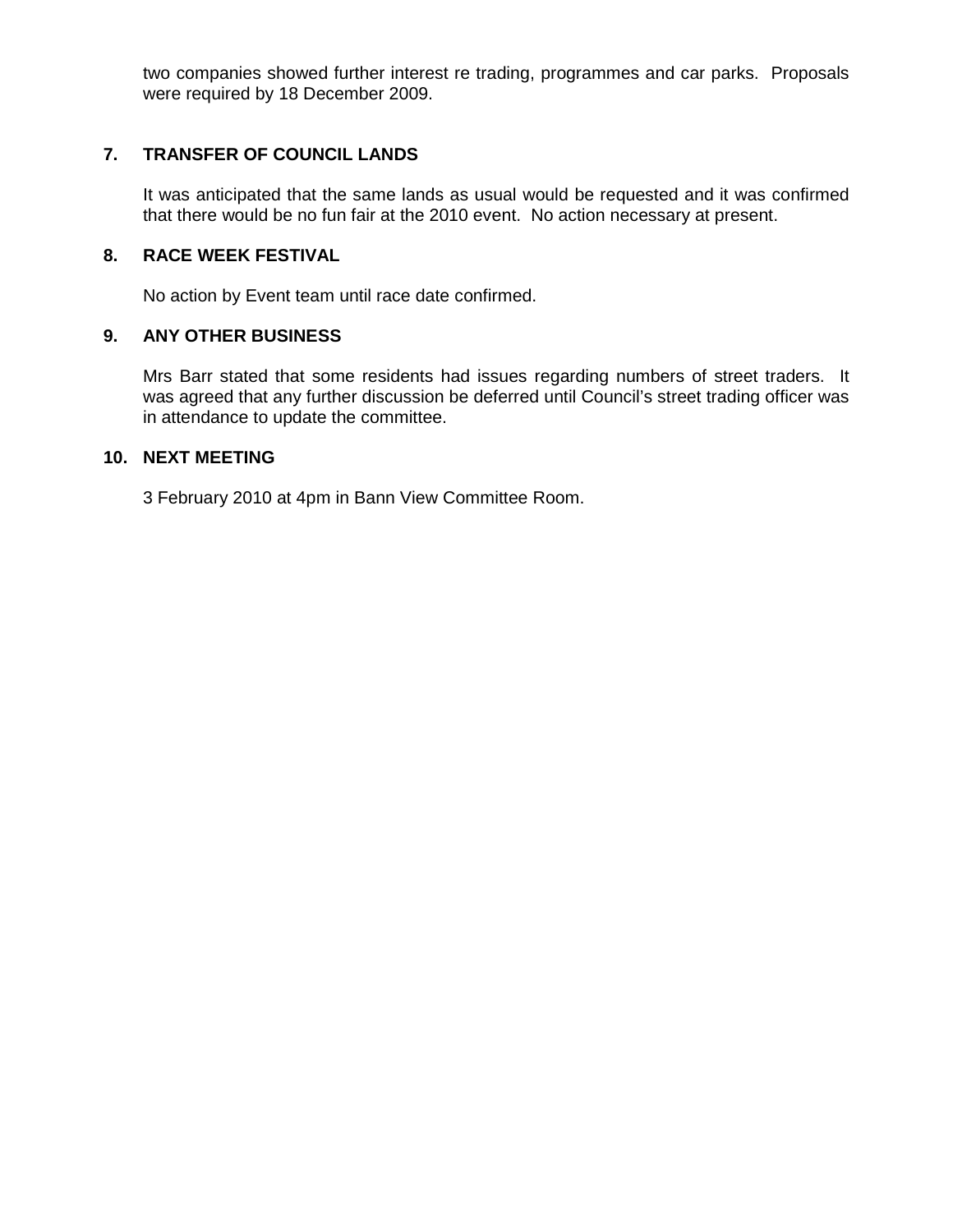### **PLANNING COMMITTEE**

# **8 th December, 2009.**

**Present:** Councillor G. L. McLaughlin in the Chair The Mayor, Councillor S. Gilkinson (Items  $2.0 - 6.0$ ) The Deputy Mayor, Councillor W. A. King **Aldermen** E. T. Black (Mrs.) D. MClarty W. T. Creelman W. J. McClure M. T. Hickey (Mrs.) **Councillors** C. S. Alexander (Ms.) E. P. Fielding (Mrs.) J. M. Bradley B. Fitzpatrick  $($ ltems  $2.6 - 6.0$ ) D. Harding O. M. Church (Mrs.) N. F. Hillis J. J. Dallat B. Leonard  $($ ltems  $1.0 - 3.0$ ) R. A. McPherson T. J. Deans **A. McQuillan** (Items  $1.0 - 3.0$ ) **Also in Attendance:** Representative from the Planning Service – Mr. P. Duffy **Officers in Attendance:** Administrative Officer and Administrative Assistant **Apologies:** Councillors Barbour and Cole

#### **1.0 WELCOME**

 The Chairman welcomed everyone, including members of the public, to the Meeting.

#### **2.0 PLANNING APPLICATIONS**

A list of thirty-nine applications was presented for consideration (previously supplied).

# **Applications Deferred from Previous Meeting**

2.1 Application No. 1 C/2007/0684/O Proposed redevelopment of existing farmyard to provide site for It was agreed that the application be held refuse.

The opinion of the Planning Service was to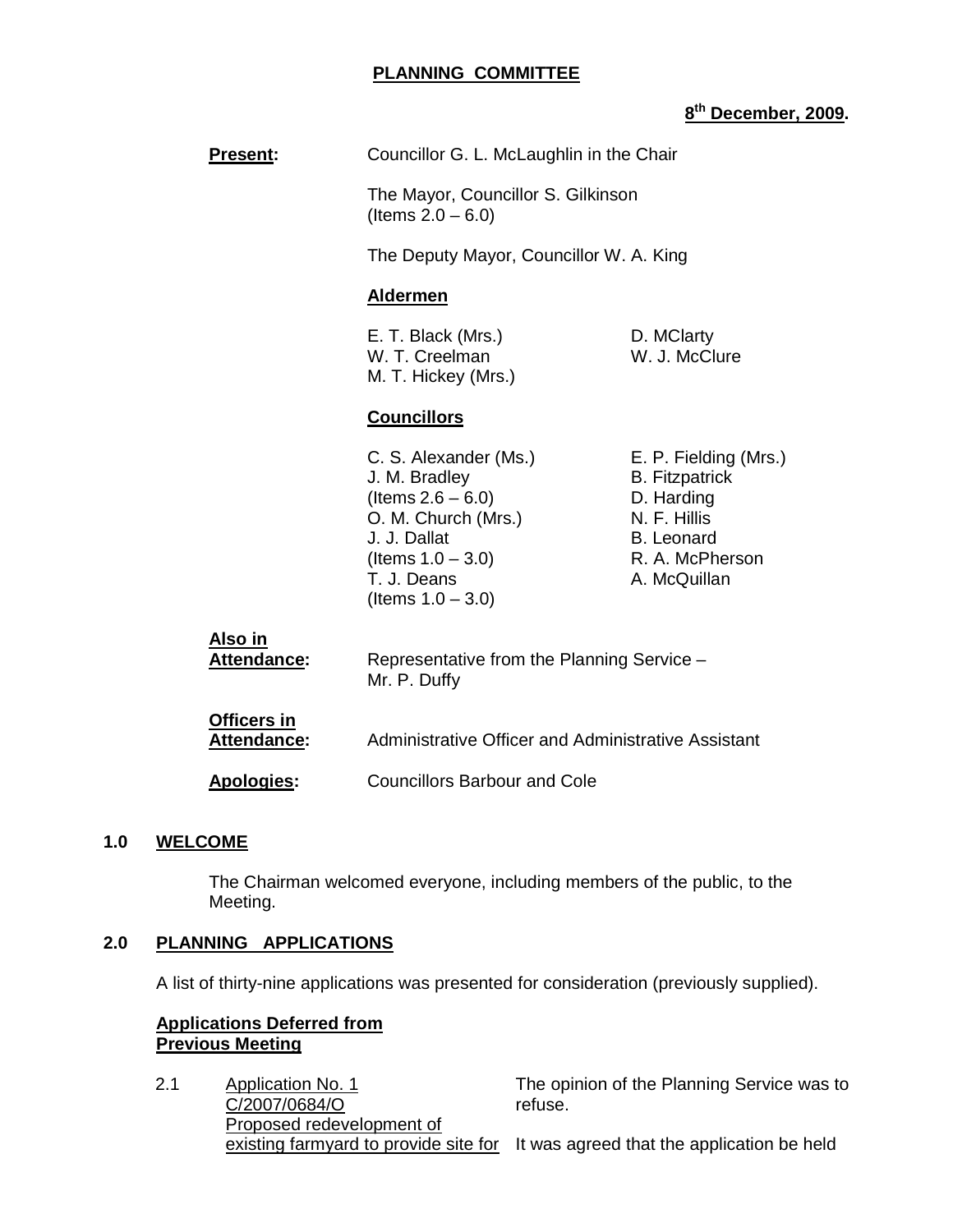rural style dwelling within an existing housing cluster between 17 and 19 Liscall Road, Garvagh for Mr. S. Gillan

- 2.2 Application No. 2 C/2007/0784/F Retention and reinstatement of former dwelling including extension at 83A Ballyclough Road, Bushmills for Mr. A. Patterson
- 2.3 Application No. 3 C/2008/0445/F Erection of 6 no. one bedroom apartments and 3 no. two bedroom apartments at 1-5 The Crescent, Coleraine for Tara Homes
- 2.4 Application No. 4 C/2009/0018/O Replacement of 1 no. detached dwelling with 2 no. detached three bedroom dwellings – total of 3 units at 44 Glenkeen Road, Aghadowey, Coleraine for Mr. R. McCook
- 2.5 Application No. 5 C/2009/0141/A Hoarding at 1a and 3 Castlerock Road, Coleraine for Rafferty & Boyle
- 2.6 Application No. 6 C/2009/0261/F Application for the retention of unauthorised foundations. Application to include agricultural shed and underground effluent storage tank opposite 47 Mettican Road, Garvagh for Mr. H. Glass
- 2.7 Application No. 7 C/2009/0474/F Proposed amendment to previous planning approval C/2007/1095/F. Amendments to unit no. 3 only – from terraced dwelling into 2 no. one bed apartments at 8 St. Patrick's Avenue, Coleraine for Spacecraft Property Ltd.

for seven days to facilitate further discussions with the applicant.

The opinion of the Planning Service was to approve.

It was agreed that the application be approved.

The opinion of the Planning Service was to approve.

It was agreed that the application be approved.

The opinion of the Planning Service was to refuse.

Reported that amended plans had been received and on the request of Mr. Duffy it was agreed that the application be removed from the schedule to facilitate reassessment.

The opinion of the Planning Service was to refuse.

It was agreed that the application be refused.

The opinion of the Planning Service was to approve.

It was agreed that the application be approved.

The opinion of the Planning Service was to approve.

It was agreed that the application be approved.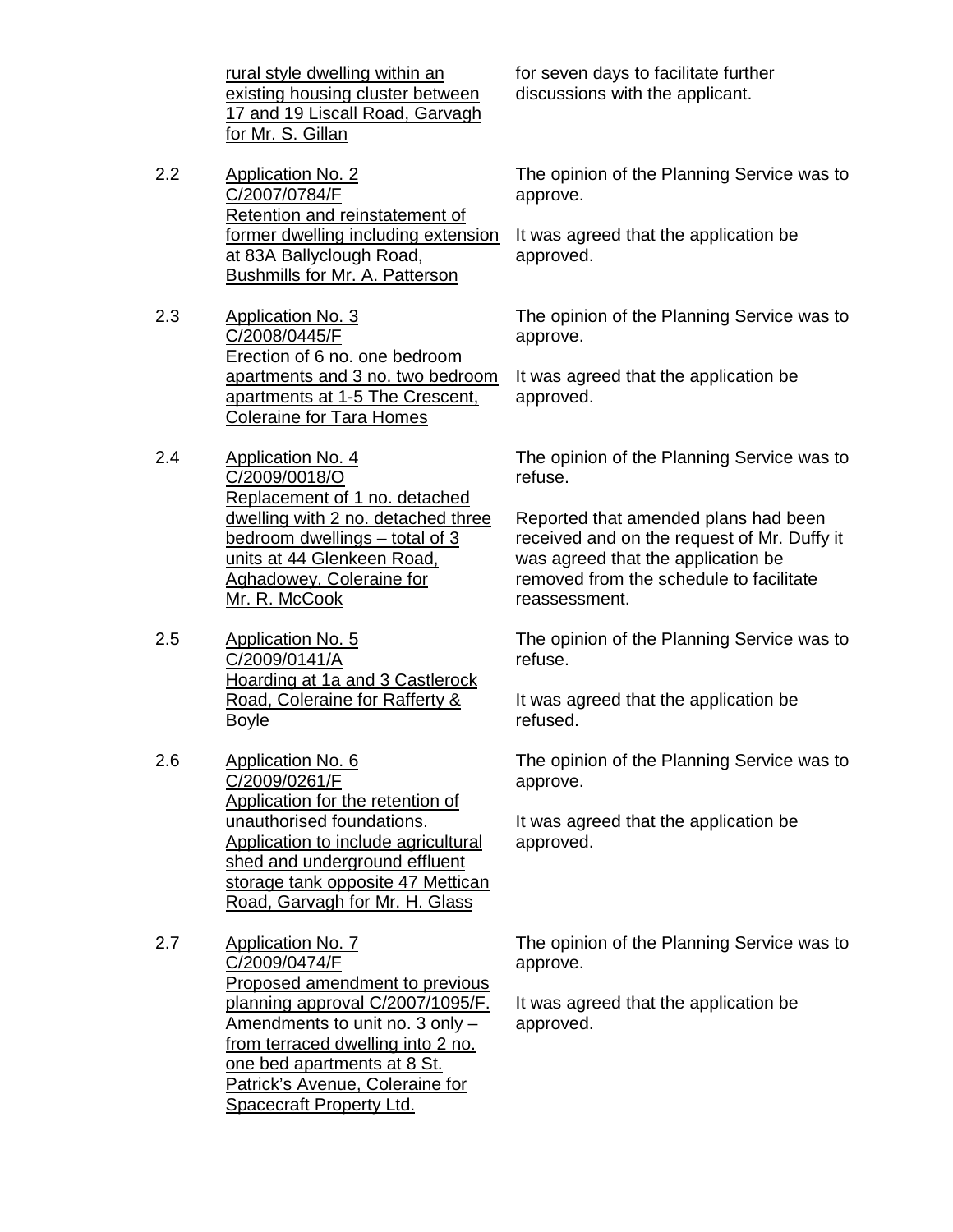### **New Applications**

2.8 Application No. 1 C/2008/0227/F Residential development comprising of 22 no. apartments with associated car parking and landscaping at 38, 40 and 42 Captain Street Lower, Coleraine for Dreen Properties Ltd.

2.9 Application No. 3 C/2008/0459/F Proposed redevelopment to include demolition of existing dwellings and garages and provision of 2 no. replacement dwellings and 1 no. additional dwelling (3 no. total proposed all detached) to include incurtilage driveways, private amenity and landscaping at 17 and 19 Ballycairn Road, Coleraine for Prolusk Ltd.

2.10 Application No. 7 C/2009/0159/F Proposed 15 apartments (comprised of 3 detached buildings of 5 in each) 2 new access to Ballycairn Road and retention of existing access at Nos. 4, 6, 8 and 10 Ballycairn Road, Coleraine for Gillen Developments Ltd.

The opinion of the Planning Service was to approve.

Following discussion it was proposed by Councillor Ms. Alexander, seconded by Alderman McClure and agreed:

> That the application be deferred for one month to facilitate an office meeting on the grounds that all material planning considerations had not been assessed.

The opinion of the Planning Service was to approve.

It was proposed by Councillor Ms. Alexander, seconded by Alderman McClarty and agreed:

> That the application be deferred for one month to facilitate an office meeting on the grounds that all material planning considerations had not been assessed.

The opinion of the Planning Service was to approve.

Consideration was given to letter dated 24<sup>th</sup> April, 2009 from Mr. C. Miller (previously supplied).

Mr. Miller addressed Committee and outlined his objections to the application including change of character and increased density.

The applicants' agents declined the opportunity to address Committee.

Following discussion it was proposed by Alderman McClarty, seconded by Councillor McQuillan and agreed that:

1. The application be deferred for one month to facilitate an office meeting on the grounds that all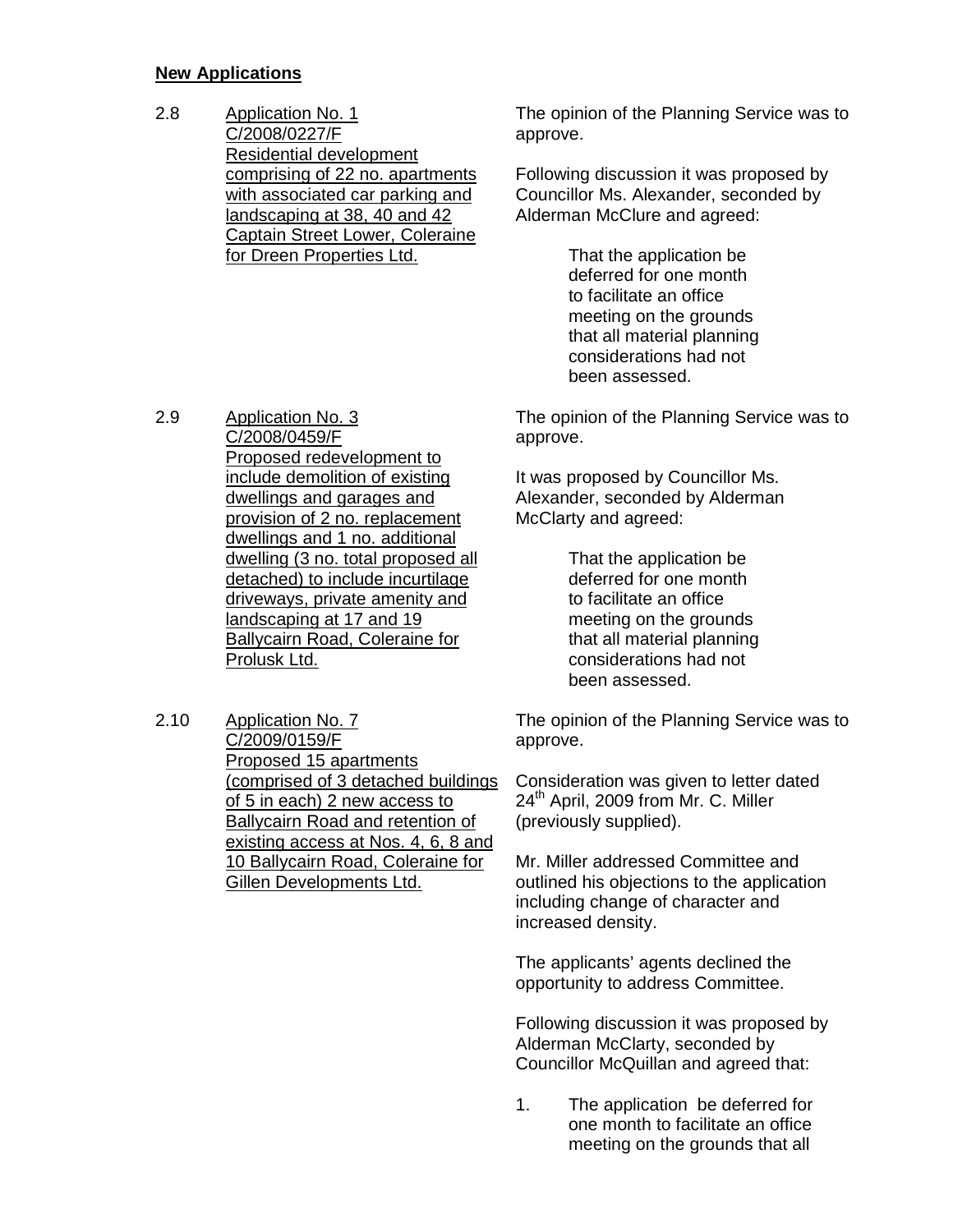material planning considerations had not been assessed;

- 2. FM Planning prepare an opinion on the application prior to the office meeting and that this includes a critical examination of the Planning Service assessment of the previous application for the site vis a vis the current application;
- 3. A representative from FM Planning attend the office meeting;
- 4. Council seek a meeting with the Minister of the Environment to discuss Council's serious concerns at the apparent failure by Coleraine Planning Office to apply PPS7 and the draft addendum to PPS7 (Safeguarding the Character of Established Residential Areas) and that FM Planning prepare a case for submission to the Minister.

The opinion of the Planning Service was to refuse.

It was proposed by Councillor McQuillan and seconded by Councillor Fitzpatrick:

> That the application be deferred for one month to facilitate an office meeting on the grounds that all material planning considerations had not been assessed.

As an amendment it was proposed by Councillor Ms. Alexander and seconded by Councillor Bradley:

> That Council support a refusal.

On being put to the Meeting the amendment was carried, fourteen members voting in favour and one member voting against.

2.11 Application No. 8 C/2009/0264/F Proposed amendment to residential development previously approved C/2006/1189/F. Change of 6 semi detached units and 2 detached units to provide 10 town houses and 2 semi-detached units adjacent to 91 Station Road, Portstewart for McCloskey & O'Kane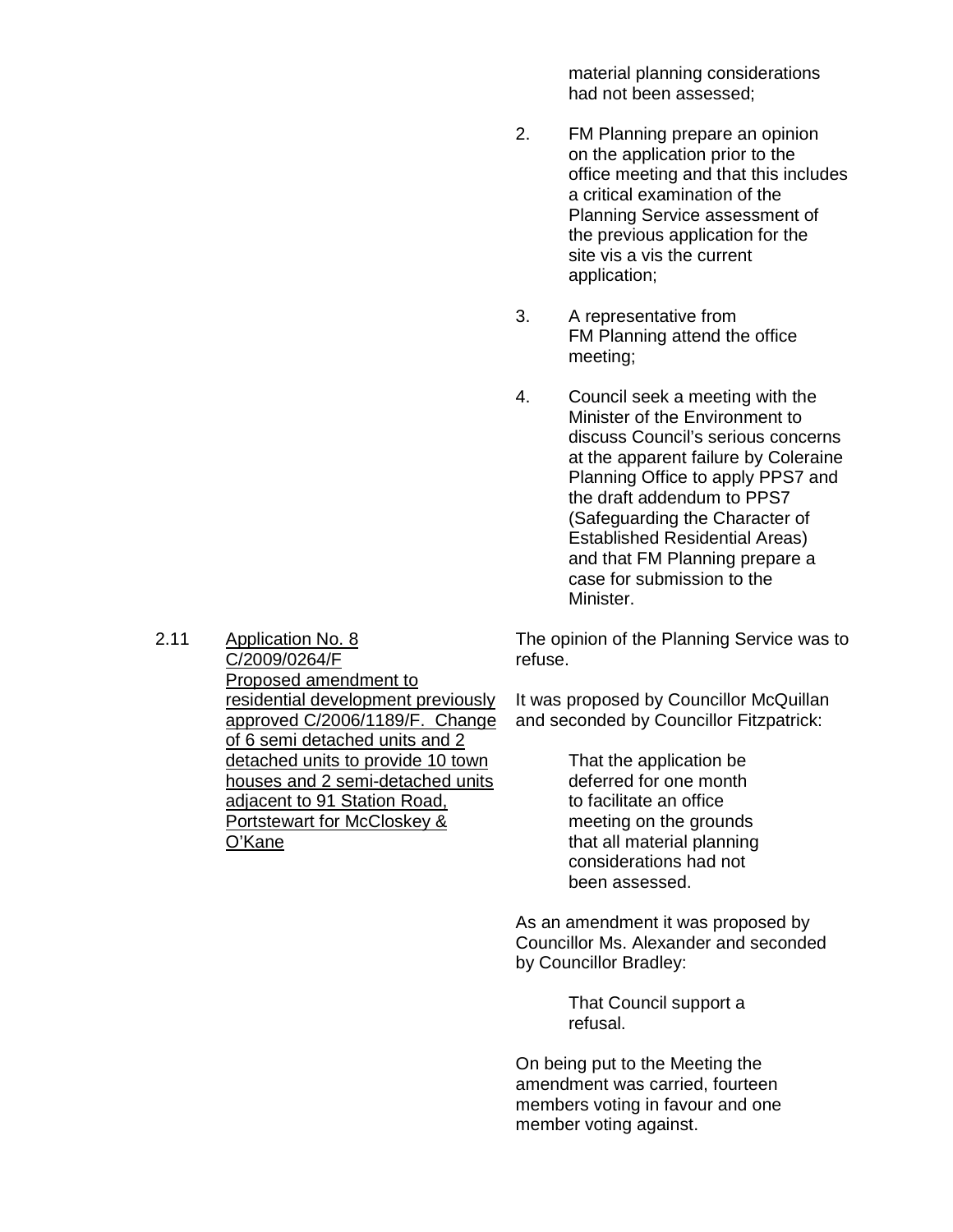2.12 Application No. 12 C/2009/0443/F Proposed amendment to residential development previously approved C/2006/1189/F change of 5 town houses sites at 128-132 to provide 9 apartments adjacent to 91 Station Road, Portstewart for McCloskey & O'Kane

The opinion of the Planning Service was to refuse.

It was proposed by Councillor McQuillan and seconded by the Mayor:

> That the application be deferred for one month to facilitate an office meeting on the grounds that all material planning considerations had not been assessed.

As an amendment it was proposed by Councillor Bradley and seconded by Councillor Ms. Alexander:

> That Council support a refusal.

On being put to the Meeting the amendment was carried, thirteen members voting in favour and one member voting against.

The opinion of the Planning Service was to refuse.

It was proposed by Alderman McClarty, seconded by Councillor McQuillan and agreed:

> That the application be deferred for one month to facilitate an office meeting on the grounds that all material planning considerations had not been assessed.

It was noted that amended details had been sent to Roads Service and they were no longer objecting to the application.

The opinion of the Planning Service was to refuse.

It was proposed by the Deputy Mayor, seconded by Councillor Bradley and agreed:

> That the application be deferred for one month

2.13 Application No. 15 C/2009/0537/F Re-siting and change of house type from that approved under C/2006/0016/F to multi accessibility bungalow and associated access roadway to adoptable standards at Knocktarna Manor (adjacent to 6 Knocktarna Manor), Coleraine for Landbank Homes Ltd.

2.14 Application No. 16 C/2009/0588/O Proposed detached farm dwelling and garage 70m south east of 36 Killeague Road, Coleraine for Mr. and Mrs. J. McFaul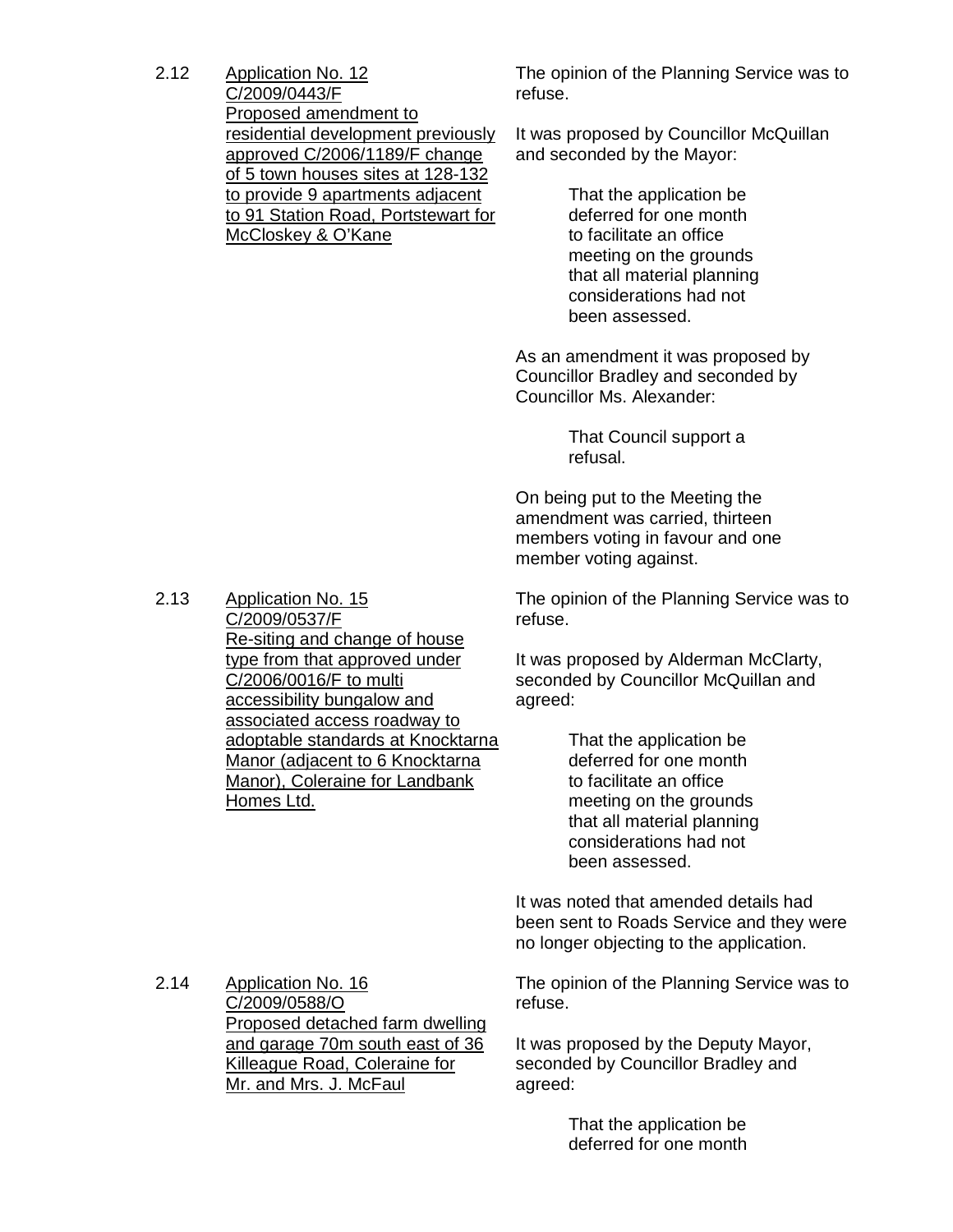to facilitate an office meeting on the grounds that all material planning considerations had not been assessed.

The opinion of the Planning Service was to refuse.

It was proposed by Councillor McPherson, seconded by Alderman Mrs. Black and agreed:

> That the application be deferred for one month to facilitate an office meeting on the grounds that all material planning considerations had not been assessed.

The opinion of the Planning Service was to refuse.

It was proposed by Alderman Mrs. Black, seconded by the Deputy Mayor and agreed:

> That the application be deferred for one month to facilitate an office meeting on the grounds that all material planning considerations had not been assessed.

The opinion of the Planning Service was to refuse.

It was proposed by Councillor Bradley, seconded by Councillor McQuillan and agreed:

> That the application be deferred for one month to facilitate an office meeting on the grounds that all material planning considerations had not been assessed.

The opinion of the Planning Service was to refuse.

2.15 Application No. 22 C/2009/0625/O Proposed site for dwelling and detached garage adjacent to 18 Skerry View, Ballymacrea Road, Portrush for Mr. and Mrs. R. J. Kyle

2.16 Application No. 24 C/2009/0633/F Retention of entrance at 9 Coolderry Lane, Loughan Road, Coleraine for Mr. Gordon

2.17 Application No. 26

C/2009/0646/F Change from one detached dwelling to two semi-detached dwellings at 1 Ballywillan Road, Portrush for Mr. J. Hill

2.18 Application No. 29 C/2009/0664/F Amendment to residential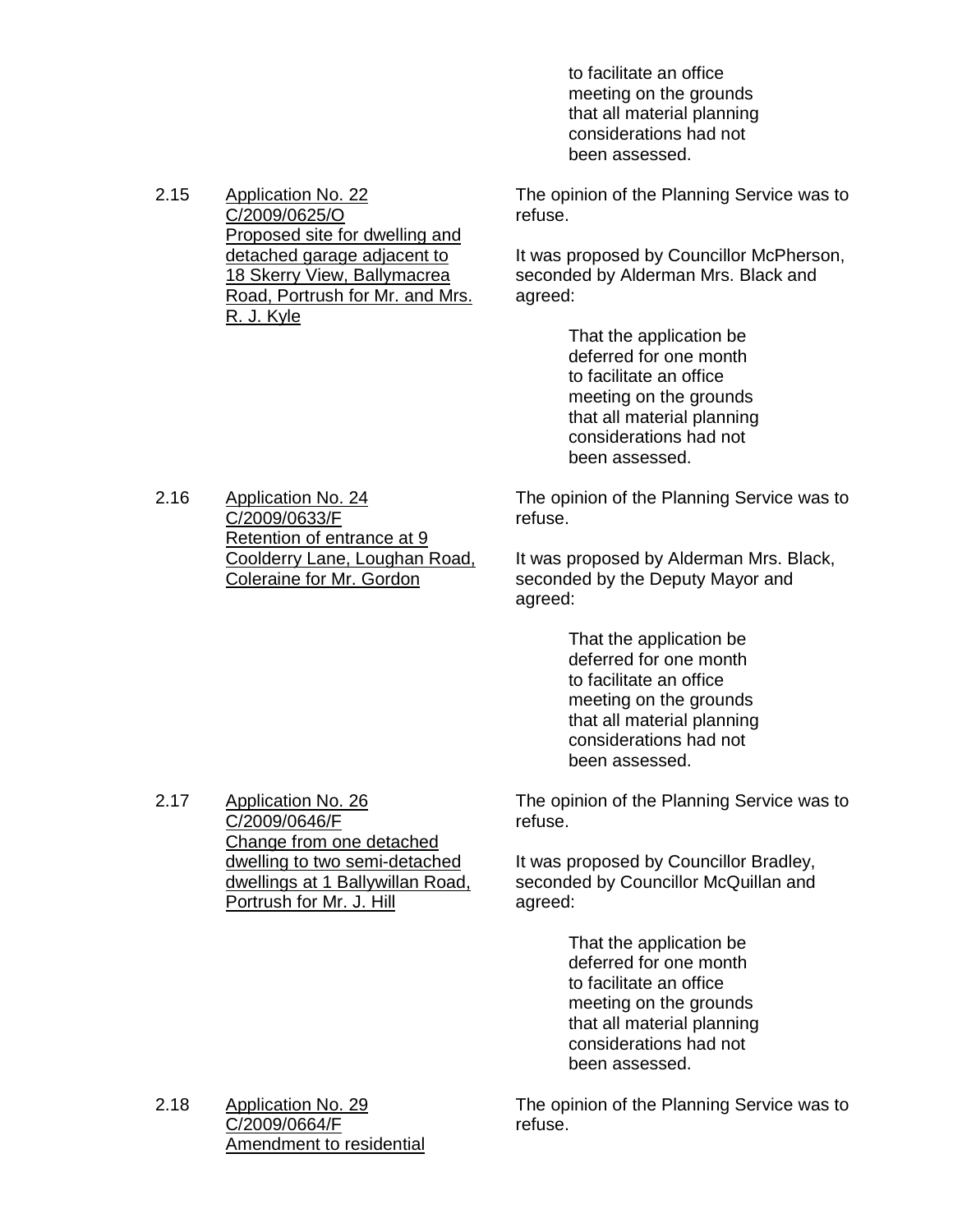development previously approved C/2006/0728/F change from 18 dwellings to provide 24 dwellings (comprising 19 town houses and 2 semi-detached units and 3 detached) adjacent to 91 Station Road, Portstewart for Messrs. McCloskey & O'Kane

It was proposed by Councillor McQuillan and seconded by the Mayor:

> That the application be deferred for one month to facilitate an office meeting on the grounds that all material planning considerations had not been assessed.

As an amendment it was proposed by Councillor Bradley and seconded by Alderman Mrs. Black:

> That Council support a refusal.

On being put to the Meeting the amendment was carried, thirteen members voting in favour and no one voting against.

# **3.0 OFFICE MEETINGS**

It was noted that the office meetings would be held on Friday,  $8<sup>th</sup>$  January, 2010.

# **4.0 PLANNING APPEAL INFORMATION**

 The Administrative Officer's Report on Planning Appeals had been previously circulated to each member detailing the following:

4.1 Appeals against Enforcement Notices:

 Alleged unauthorised access and lane, land at 89A Mettican Road, Garvagh for Mr. Norman McFarlane

 Alleged unauthorised use of land for vehicular access, laneway and garden making a material change in the use of the said lands, land at 98A Mettican Road, Garvagh for Mr. Norman McFarlane

 The Planning Appeals Commission had received appeals against the above Enforcement Notices and was required to take account of any representations from Council (copy letters dated  $19<sup>th</sup>$  November, 2009 previously supplied).

 It was proposed by Councillor McPherson, seconded by Alderman McClure and agreed:

That Council support the applicant.

 4.2 C/2007/1063/F – 3 no. one and a half storey residential town houses at 83 Coleraine Road, Portstewart for Mr. P. Mullan

Members noted the Department's removal of the second refusal reason and its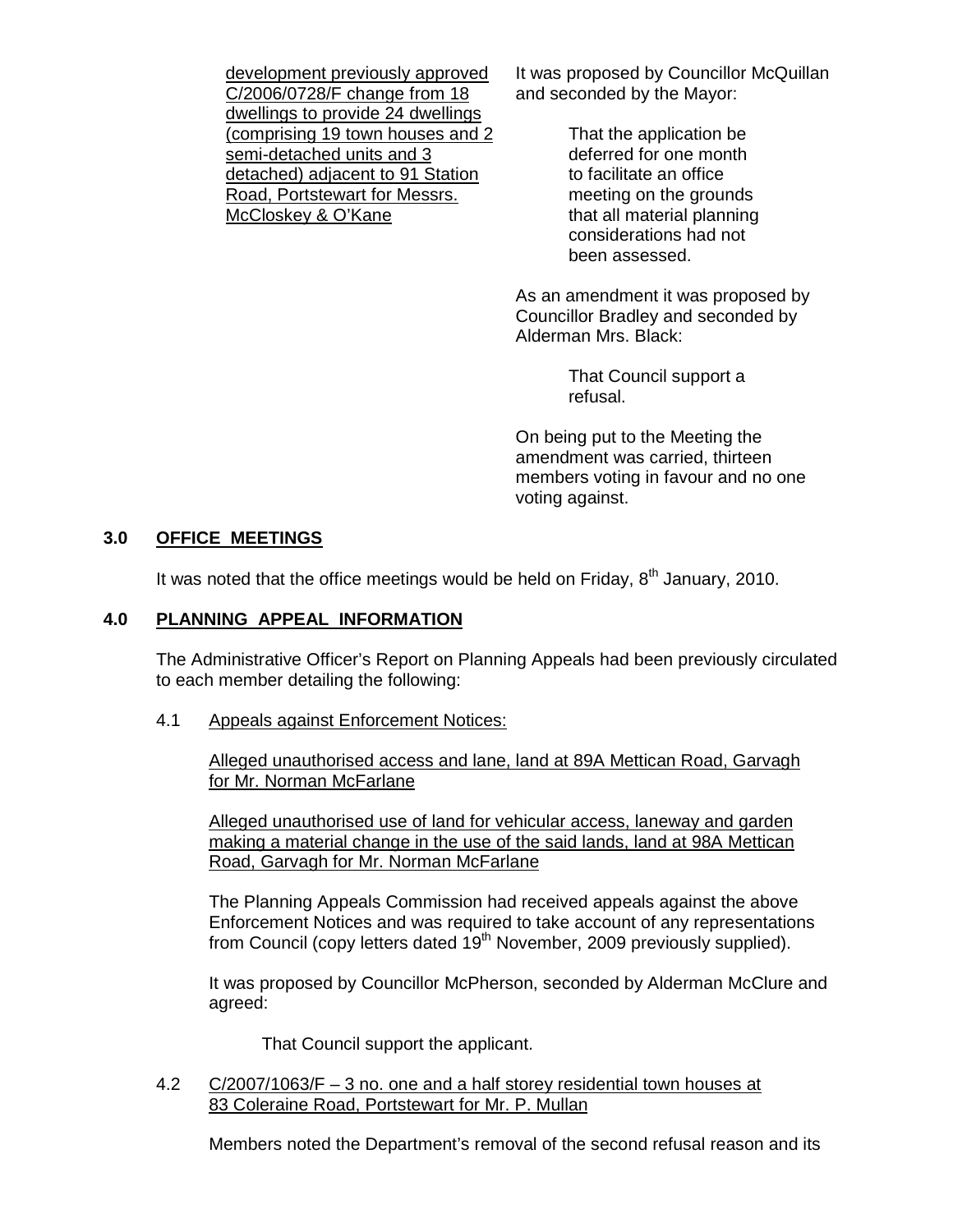intention to impose an access condition. (Copy letter dated  $11<sup>th</sup>$  November, 2009 from the Coleraine Divisional Planning Office previously supplied).

 4.3 Enforcement Appeal – Alleged unauthorised erection of one and a half storey side extension to existing dwelling on land at 138 Curragh Road, Aghadowey for E. M. Skuce

Members noted Planning Appeals Commission's decision letter dated  $24<sup>th</sup>$ November, 2009 (previously supplied).

# **5.0 PREPARATORY FORWARD PLANNING WORK TO BE UNDERTAKEN IN ASSOCIATION WITH TRANSITION COMMITTEES PRIOR TO LOCAL GOVERNMENT REORGANISATION**

Consideration was given to letter dated 3<sup>rd</sup> December, 2009 from the Minister of the Environment regarding above (copy circulated to each member).

Following the Strategic Leadership Board Meeting on 16<sup>th</sup> October, 2009 the Minister had now decided to approach Transition Committees and seek their co-operation in taking forward preparatory forward planning work.

 In advance of 2011 the Minister proposed to begin working with the Transition Committees at two levels – baseline data collection in all of the new council areas covering urban and rural housing, industrial development and retail development and a more intensive, detailed engagement in a small number of the new council areas with a view to preparing a pilot preparatory plan study.

 The Minister would take forward pilot preparatory studies for local development plans for four new council areas which would permit early assessment of the initial stages of the new development plan system.

It was agreed:

 That Council write to the Minister of the Environment requesting that the new Coleraine council area be considered for a pilot study.

# **6.0 PLANNING APPLICATION NO. C/2008/0311/F CONCRETE BATCHING PLANT 45 CRAIGAHULLIAR ROAD, POTRUSH**

 The Planning Note, prepared by FM Planning, regarding the above planning application was circulated to each member.

 FM Planning suggested that the following consultations/information requests be undertaken to ensure full consideration of all material considerations relating to this application:

- failure to consult with the Geological Survey of Northern Ireland in relation to the development's potential impact upon the ASSI and its geological features;
- failure to consult with NIEA Land and Resource Management in relation to the development's potential impact upon groundwater and the potential for